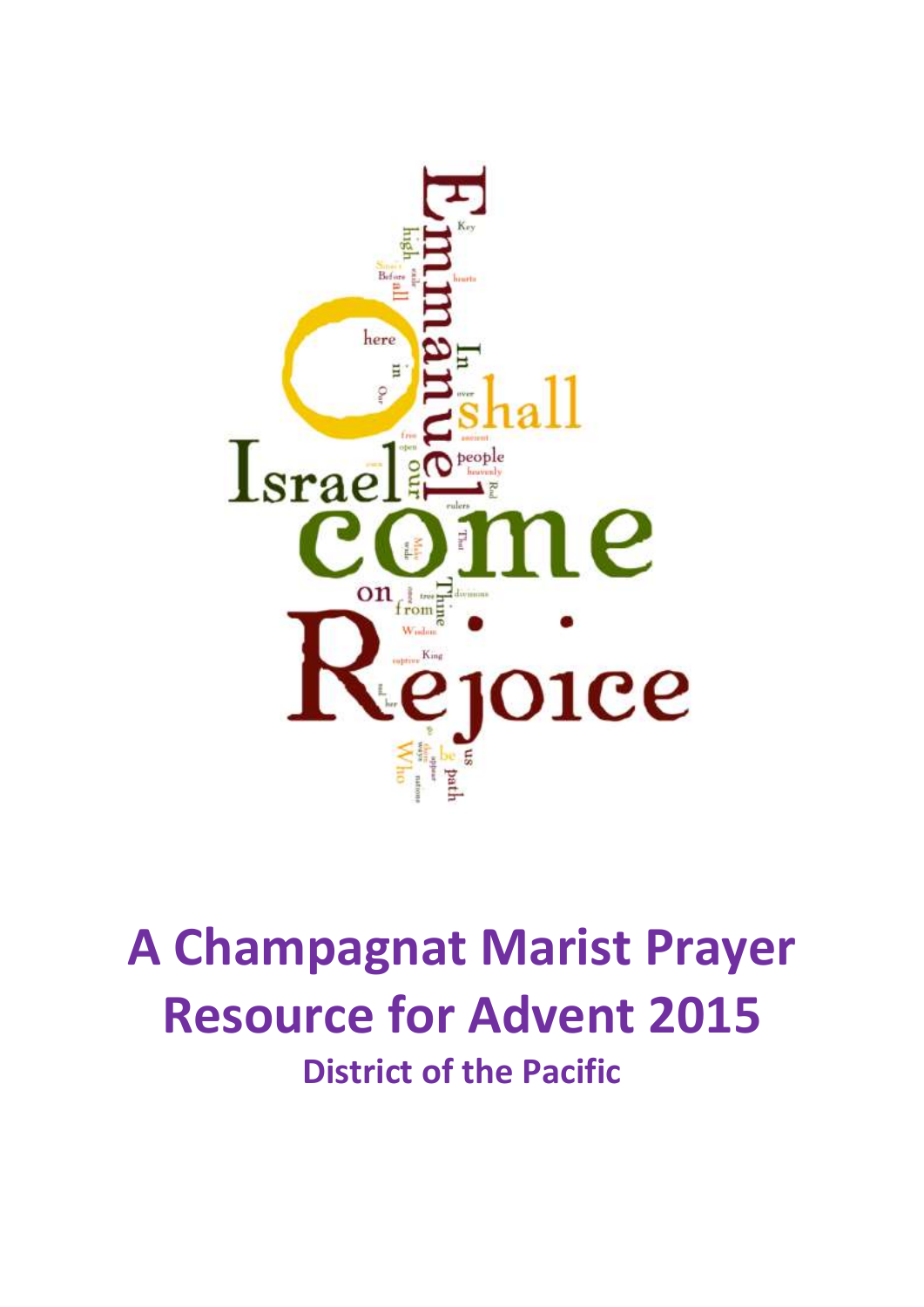# A Champagnat Marist Prayer Resource for Advent

### What is in the resource?

The resource comprises:

- A theme developed from the Gospel of the day.
- The readings and psalm of the day.
- An opening and concluding prayer.
- A reading from a Champagnat Marist document related to the theme of the Gospel for the day.
- Three intercessions, to which you may add additional prayers.

### How to this resource could be used:

The Advent Prayer Resource is designed to assist in focusing community prayer on the Gospel reading of the day as we journey through the season of Advent. The resource is flexible and could be used on its own or as part of another form of community prayer.

### A suggested process:

As part of the community prayer:

- Use an appropriate Marial Prayer, Morning Offering and Prayer for Vocations.
- Read the Gospel of the day.
- Then allow several minutes of silent reflection.
- Then invite the participants to share any reflection they may have on the Gospel and/or the Champagnat Marist reading.
- The Psalm of the day may be used as a response to the readings.

### Preparation for Community Prayer:

As part of the preparation for community prayer:

- Read the Gospel for the day.
- Read a Scripture commentary. An online commentary from the Society of Jesus in Ireland is available at [http://livingspace.sacredspace.ie](http://livingspace.sacredspace.ie/)
- Make a short note of what emerged for you from the reading.

### Why was the resource developed?

Our recent General Chapters have urged us, as part of the ongoing process of centring our lives on Jesus Christ, to deepen our personal and community prayer. One way to assist this is to develop a style of community prayer based on the Gospel reading of the day.

Brothers Today has developed this resource, based on the Gospel theme, as an example of one approach to a Gospel centred style of prayer.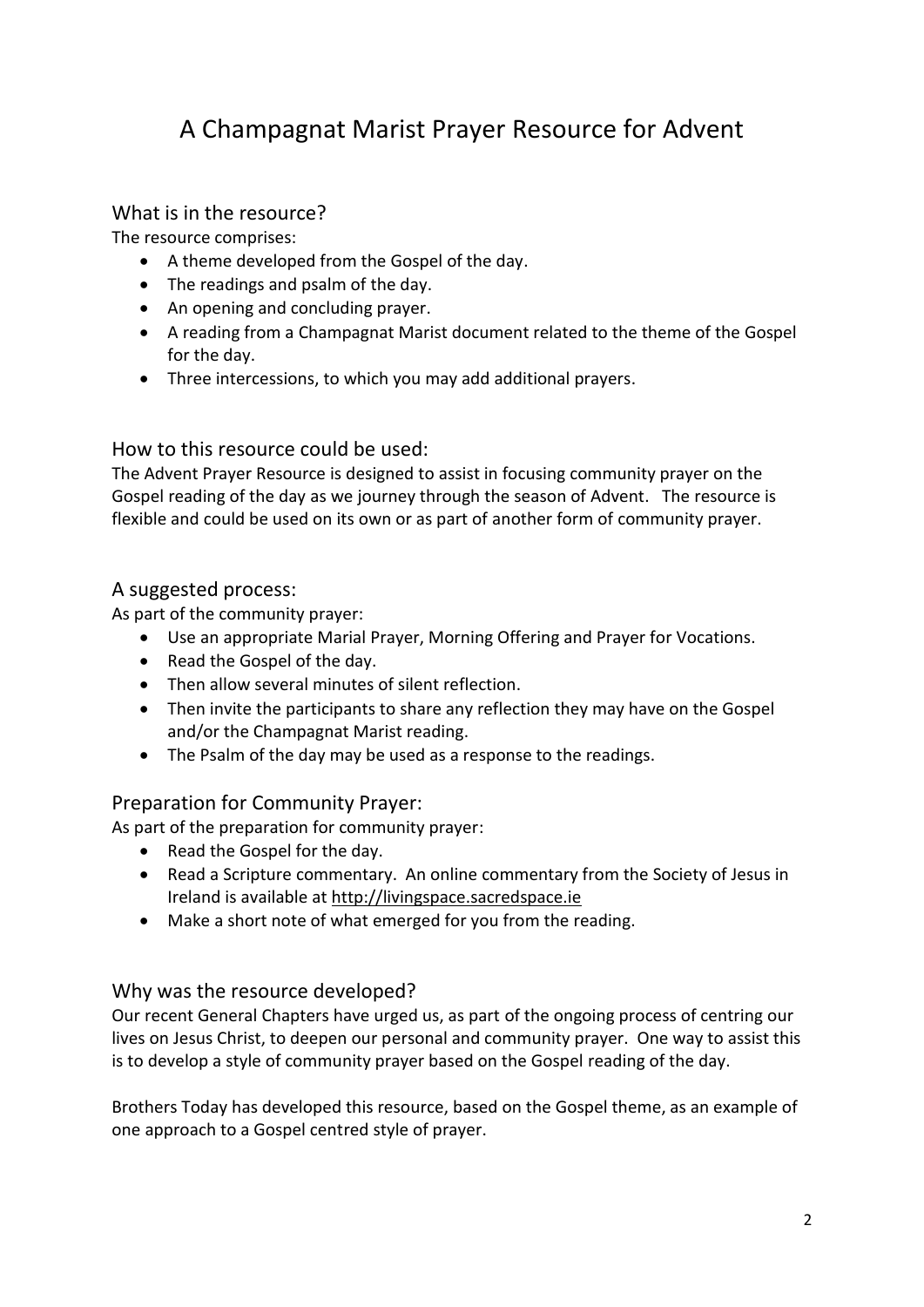# Sunday Advent 1 | 29 November | Be Watchful

### **Prayer**

Gracious God, in this Advent of expectation you call us to be awake and ready to recognise the signs of your kingdom in our midst A kingdom of justice and mercy, of joy and of peace. May we be aware of your presence in our lives. Through Christ, our Lord. Amen.

### **Readings**

- **Jeremiah 33:14-16 | I will cause a good seed to spring forth from David**
- **Psalm 25 | To you. O Lord, I lift up my soul**
- **1 Thessalonians 3:12-4:2 | May Christ strengthen your hearts in holiness**
- **Luke 21:25-28,34-36 | Your redemption is near at hand**

### **Champagnat Marist Reading - Water from the Rock, par. 73**

As mystics we perceive "the footprints of God" in all the events of life. Through a reading of our reality in faith, we are taken beyond appearances and surface meanings, and brought into the depths of each situation. Our prayer becomes, *Oh Lord, how great is your love!* And with a deep trust that comes from knowing we are profoundly loved, we confidently open our hearts to God's will.

### **Intercessions**

We pray that we may use this time of Advent to examine all of our relationships with others, material possessions and God. Lord hear us.

We pray for those trapped in the darkness of addiction, that they may be freed. Lord hear us.

Lord, help us to recognise you and respond to you in love through every person and every experience of this day. Lord hear us.

### **Prayer**

Loving God, You loved the world so much that You gave us Your only Son to be our Saviour.

When Jesus humbled himself to be born among us and take on our humanity, he fulfilled the plan You formed long ago. Jesus opened for us the way of salvation.

In this Advent season, we watch in expectation for the day, hoping that the salvation promised us will come, when Christ our Lord will come again in his glory. Come Lord Jesus!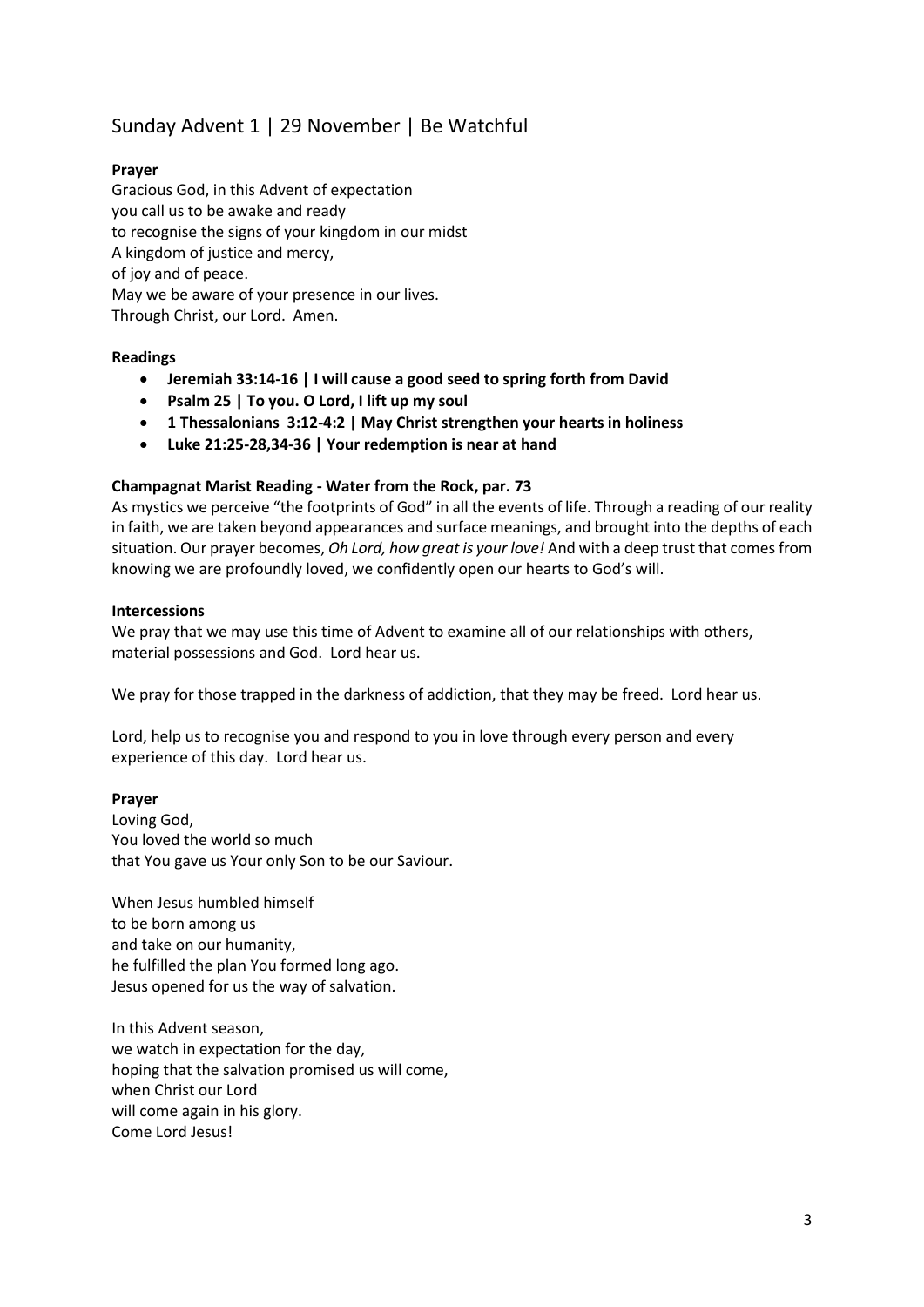## Advent 1 | Monday 30 November | St Andrew | Follow me

### **Prayer**

Gracious God, we pray that we may have the same faith as Jesus speaks about in the gospel. May the faith that can move mountains also move our hearts as we prepare for the coming of our Saviour, Jesus Christ. We make this prayer through Christ, our Lord. Amen.

### **Readings**

- **Romans 10:9-18 | Faith comes from what is preached**
- **Psalm 18| The heavens proclaim the glory of God**
- **Matthew 4:18-22 | Immediately they let their nets and followed him**

### **Champagnat Marist Reading – Sowers of Hope, p. 255**

This is part of what it means to be Marist: a call to be people of faith, people of passionate commitment, people with *mission* clearly stamped upon them. One of the great needs of contemporary society… is people of hope, people able to put aside their fears for the future, people willing to resist the tendency to settle down to a rather selfish existence, people who, placing their hope in the presence of the Spirit in the world, continue with a passion to give themselves fully to carrying on the mission of Jesus Christ.

### **Intercessions**

We pray for all those who show genuine concern for their neighbours and bring peace of mind and heart to those who suffer from our inhumanity to others. Lord hear us.

We ask your blessing, Lord, on those who show real concern for the spiritual and material good of their neighbours. Lord hear us.

Lord, increase our faith as we wait in hope for the coming of the Saviour. Lord hear us.

#### **Prayer**

God of hope, be with us as we begin this Advent journey. Increase our faith, Show us your ways, Teach us your paths,

That we might walk with you more closely, Our hand in your hand, Our feet in your footsteps, That we like Mary and Marcellin May be your willing servants. Amen.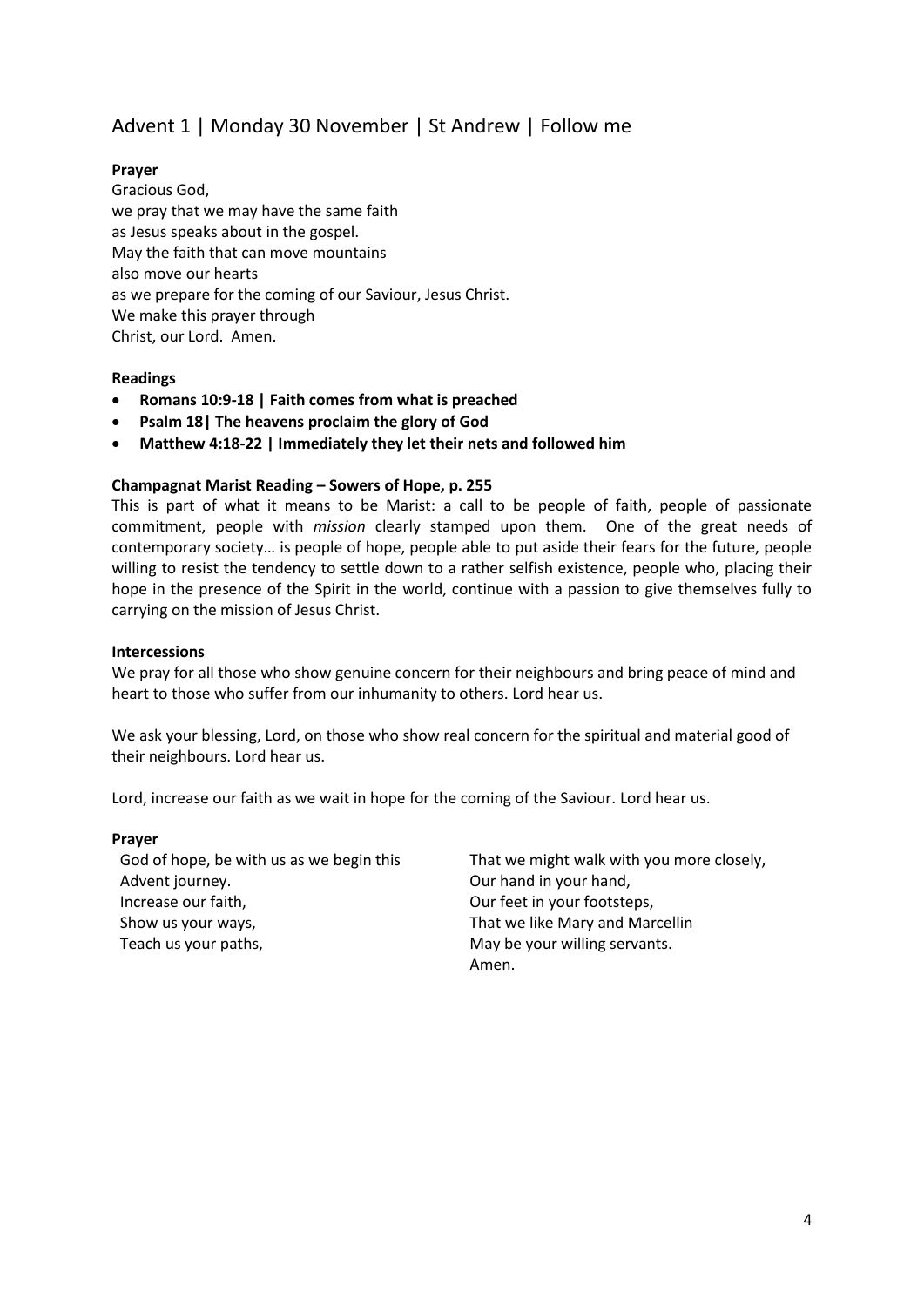# Advent 1 | Tuesday 1 December | Openness to Revelation

### **Prayer**

Loving God, you reveal great things to your followers, especially those with a humble and open disposition. Help us to set aside our fears and hesitations, and to embrace you more wholeheartedly in this season of active preparation for your coming among us. We make this prayer through Christ, our Lord. Amen.

### **Readings**

- **Isaiah 11:1-10 | The Spirit of the Lord rests upon him**
- **Psalm 72 | O God, give your judgement to the king**
- **Luke 10:21-24 | Jesus is filled with the Holy Spirit**

**Champagnat Marist Reading - Water from the Rock, pars. 19-20 | Love of Jesus and His Gospel** Marcellin taught the first Brothers: To make Jesus known and loved is the aim of our vocation and the whole purpose of the Institute. If we were to fail in this purpose, our congregation would be useless. In saying this, Marcellin clearly expressed his conviction, and a growing conviction for Marists today –

the centrality of Jesus in our life and mission.

For us Jesus is the human face of God. In a privileged way we encounter him in the three special Marist places, where Jesus reveals God to us [the Crib, the Cross and the Altar].

#### **Intercessions**

Lord, open our eyes, ears and minds to the mystery of your revelation in our daily lives. Lord hear us.

Lord, help us to welcome the Word of God into our hearts, as a beautiful gift and a privileged encounter with you. Lord hear us.

Lord, may all Champagnat Marists encourage one another and the young people confided to our care. May our relationships with others be marked by joyful simplicity and wholehearted generosity. Lord hear us.

### **Prayer**

God, loving Father of us all, we are encouraged to confidently welcome and share your message despite our limitations. May your kingdom be proclaimed. May your gifts be received. May we live in charity and authenticity and thus reveal you in today's world. Amen.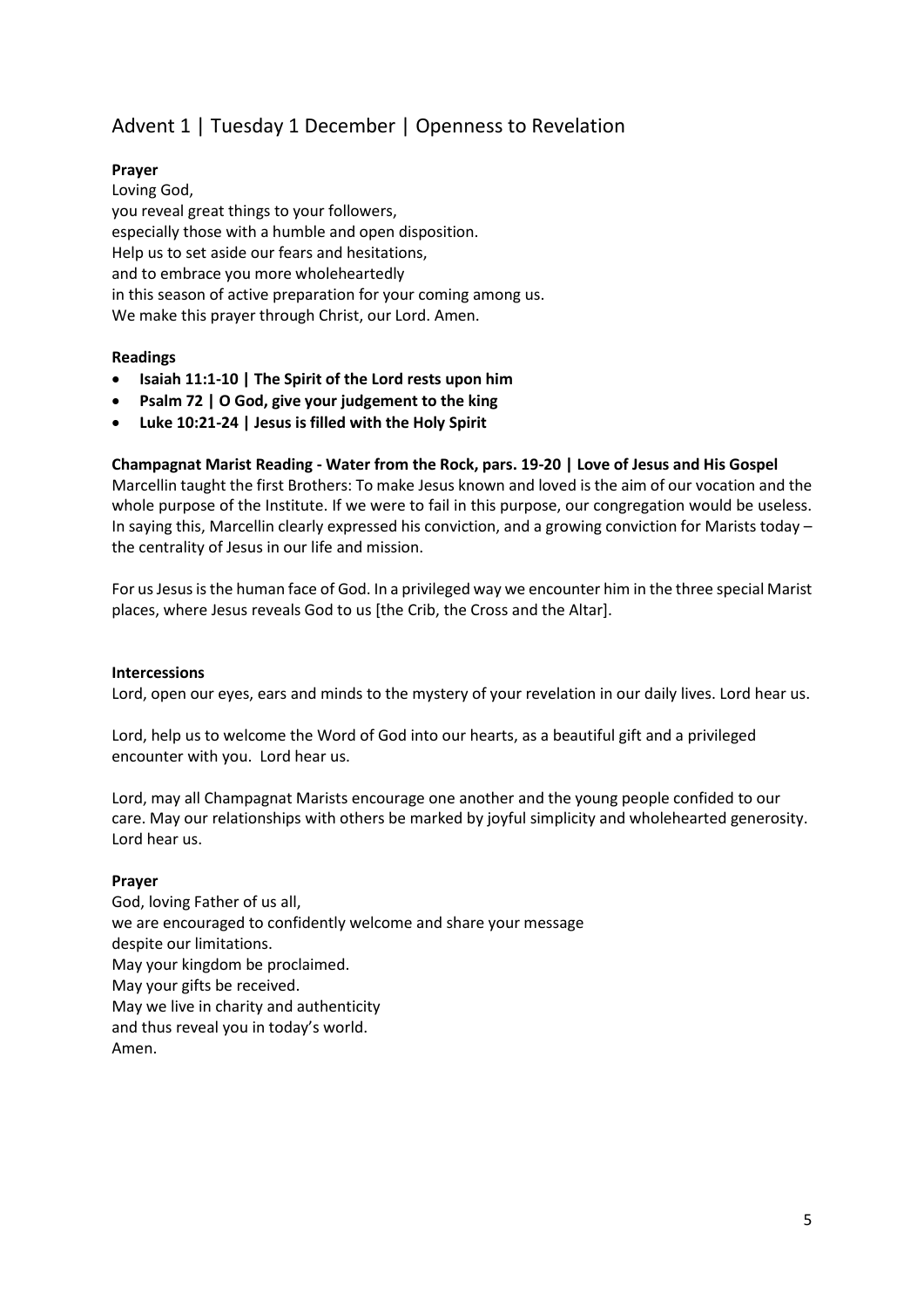## Advent 1 | Wednesday 2 December | Healing

### **Prayer**

Loving God, you challenge us this Advent, this time of preparation, to put aside our pride And to understand our need for repentance and forgiveness. Purify our hearts and sanctify our lives. We make this prayer through Christ, our Lord. Amen.

### **Readings**

- **Isaiah 25:6-10 | The Lord God will wipe away tears from every face**
- **Psalm 23 | The Lord is my shepherd**
- **Matthew 15:29-37 | Jesus healed many and multiplied the bread**

### **Champagnat Marist Reading - Water from the Rock, par. 124**

Marist spirituality, being apostolic, is lived out on mission. The mission of Marist apostles is born of the experience of being loved by God and of our desire to actively participate in the mission of Jesus. God is passionate about the world and its people, and Jesus expresses this love by a ministry of teaching and healing. *I came that you may have life, and have it abundantly*. Like Jesus we recognise the urgings of the Spirit within, calling us to witness to this Good News. Out of these inner promptings, the mission of the Church is born: to proclaim the Kingdom of God as a new way of living for humanity, a new way to relate with God. We join in this mission of the Church as we look upon the world with compassion.

### **Intercessions**

We pray that we may be open to hear, to see and to understand the message of Jesus. Lord hear us.

We pray that we may be open to the healing presence of Jesus Christ. Lord hear us.

We pray that we may follow faithfully the way of Jesus Christ, to tell courageously the truth of Jesus Christ, and to live joyfully the life of Jesus Christ. Lord hear us.

### **Prayer**

Gracious Father, you call us to the fullness of life. In this Advent season, may the Baptist's call resound in our hearts and minds, drawing us to the living water where we find healing and forgiveness. Amen.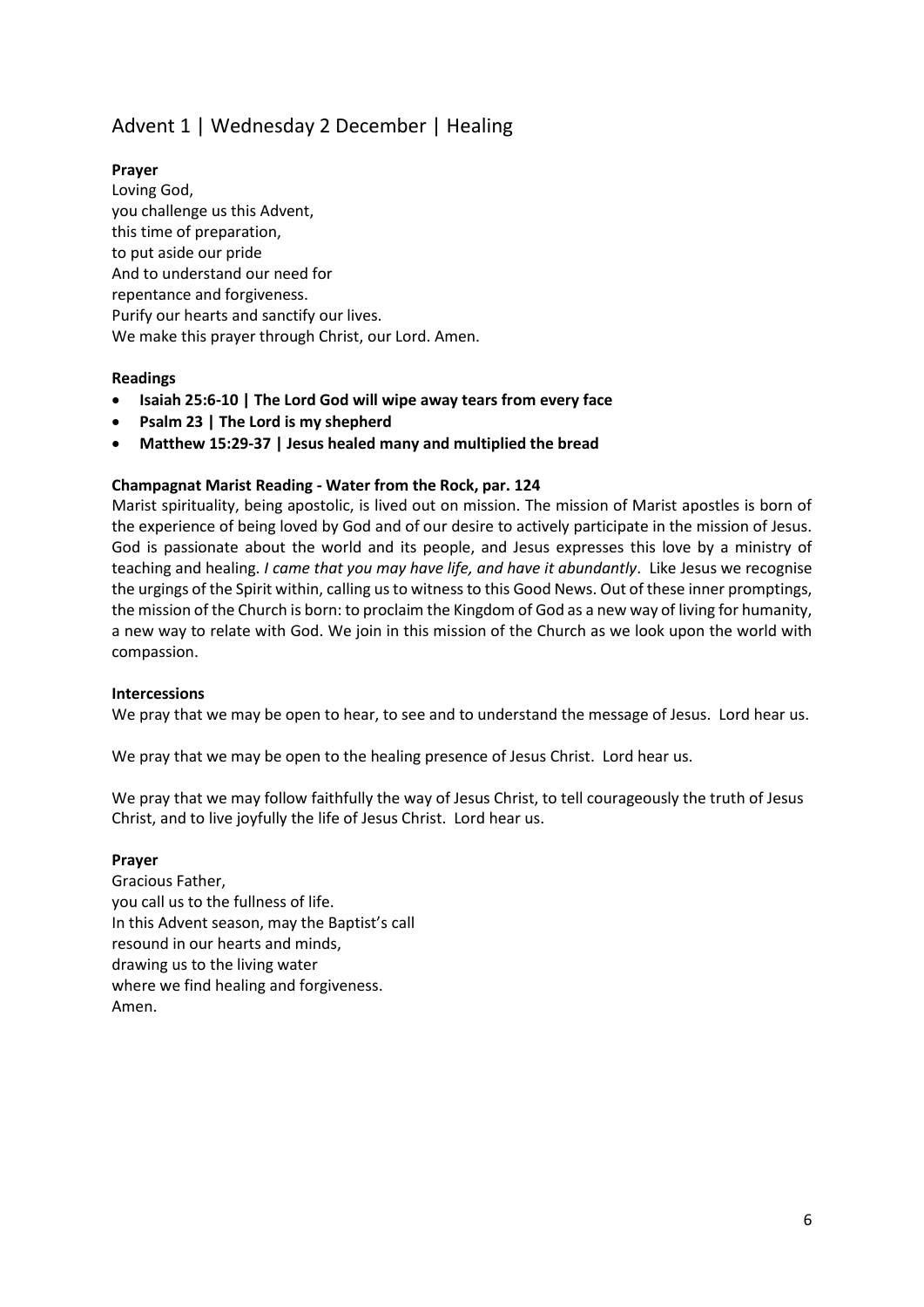# Advent 1 | Thursday 3 December | St Francis Xavier | Discipleship

### **Prayer**

God who dwells with us, we pray for one gift this Advent; we pray for a change of heart. For any relationship with you is more an affair of the heart than of the head.

We pray for hearts open enough so that we can, like Mary, take you at your word and not demand that all of our questions be answered at that outset.

We pray too that our hearts be as fruitful as Mary's and eventually as passionate, on fire, full of love for Jesus and His Good News. Amen.

### **Readings**

- **Isaiah 26:1-6 | Let the upright nations, the custodians of truth, enter**
- **Psalm 118 | Give thanks to the Lord who is good**
- **Matthew 7:21, 24-27 | Whoever does the will of my Father will enter the kingdom of heaven**

### **Champagnat Marist Reading – Marvellous Companions, pp. 9-10**

But God has also entrusted himself and his work to our care, and in so doing has invited us to make Jesus Christ the centre and passion of our lives. In accepting this invitation you and I become his disciples. That fact alone renders unnecessary any imagined wall standing between our mission and community.

The members of our 20th General Chapter said much the same in their *Message*. "Like Mary," they challenged us, "let Christ be the centre and passion of your life and the life of your community." Our identity as disciples of Christ lies at the heart of our mission *and* of our life together as brothers in community.

### **Intercessions**

We pray for a disciple's heart that is open to the action of the Holy Spirit. Lord hear us.

Lord, we pray that we may be like the sensible person who listens to your word and acts on it. Lord hear us.

Lord, as we prepare for Christmas, help us to find the right balance between action and prayer in our lives. Lord hear us.

### **Prayer**

Lord, what you will, let it be so, Where you will, there we will go, What is your will, help us to know. Because you will it, it is best, Because you will it, we are blest, Until in your hands our hearts find their rest. Amen.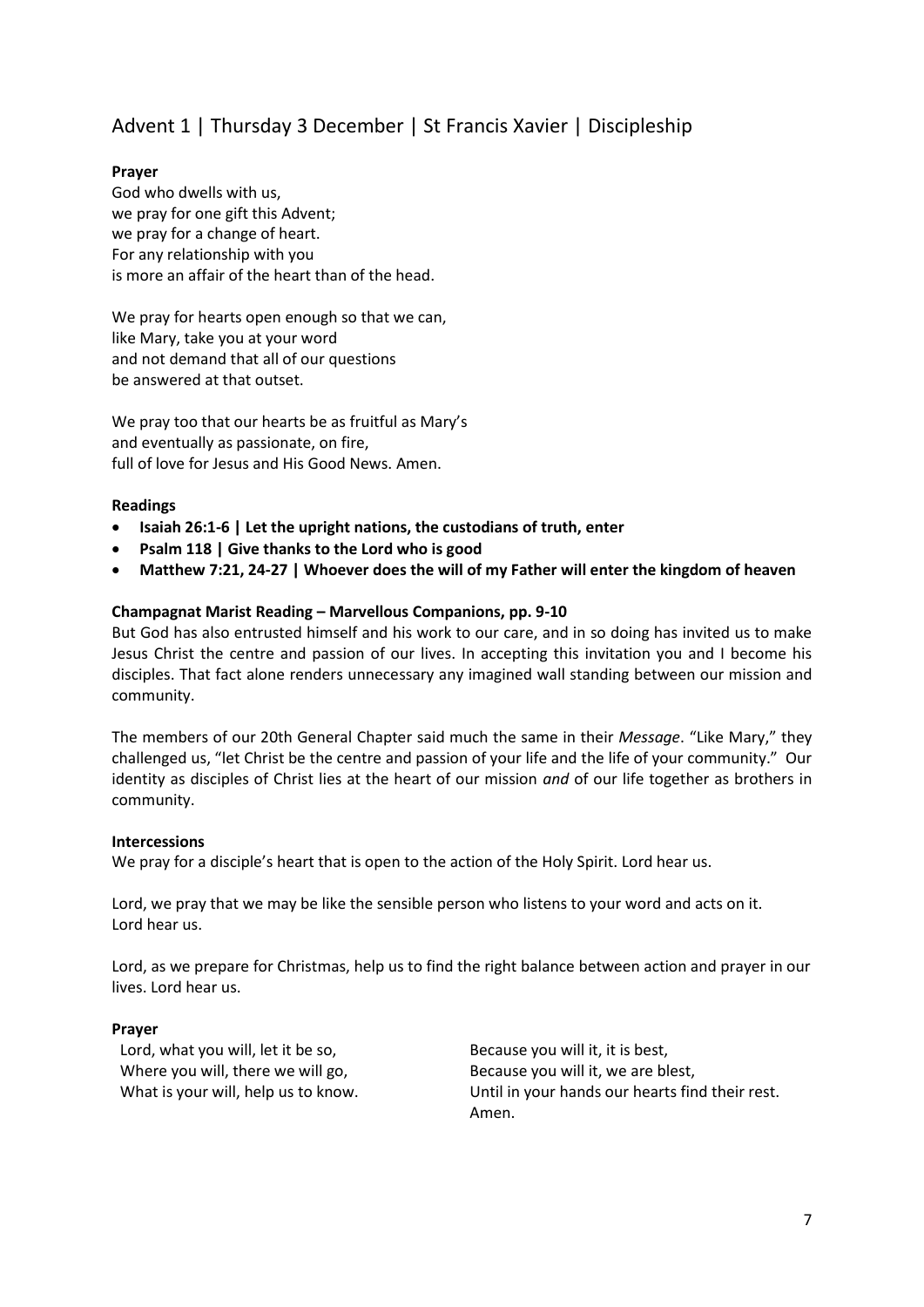## Advent 1 | Friday 4 December | St John Damascene | Spread the Good News

### **Prayer**

God of life, as we begin this period of Advent, may we see Your unconditional love for us in the birth of Jesus. As we rejoice in the birth of our Saviour renew our faith in the healing presence of Jesus in our lives. Amen.

### **Readings**

- **Isaiah 29:17-24 | In that day the eyes of the blind will see**
- **Psalm 27 | The Lord is my light and my help**
- **Matthew 9:27-31 | Their belief in Jesus brought the cure of the two blind men**

### **Champagnat Marist Reading – Water from the Rock, pars. 88-90**

We pray in all situations, with creativity and generosity. No matter the difficulties and struggles of daily life, no matter the limitations and injustices we live with, we continue to see the blessings of God upon us and those we love. Like Mary in her Magnificat prayer, we are grateful to God who has blessed us.

In our times of solitude, we cultivate an interior life that strengthens our love of, and communion with, the world. In this way we become more sensitive to life. Though we experience the poverty of our limitations and failures, we also recognize the beauty and wonder of humanity and of all creation.

Day after day, we feel called to commit ourselves to the world; to contemplate the world with the eyes and the heart of God. Our spirituality draws us to deepen our relationship with Christ and in trust to give ourselves in service in community living and mission.

### **Intercessions**

Lord, heal our blindness when we cannot see your will for us. Lord hear us.

Lord, as you came to us a s a child; give us the insight to see your redeeming love for us. Lord hear us.

Lord, give us the courage to spread your Good News among all those we encounter. Lord hear us.

### **Prayer**

God of love, in the birth of Jesus you show us your personal love for each one of us. Give us a stronger belief in, and love for Jesus Christ, our Redeemer. Amen.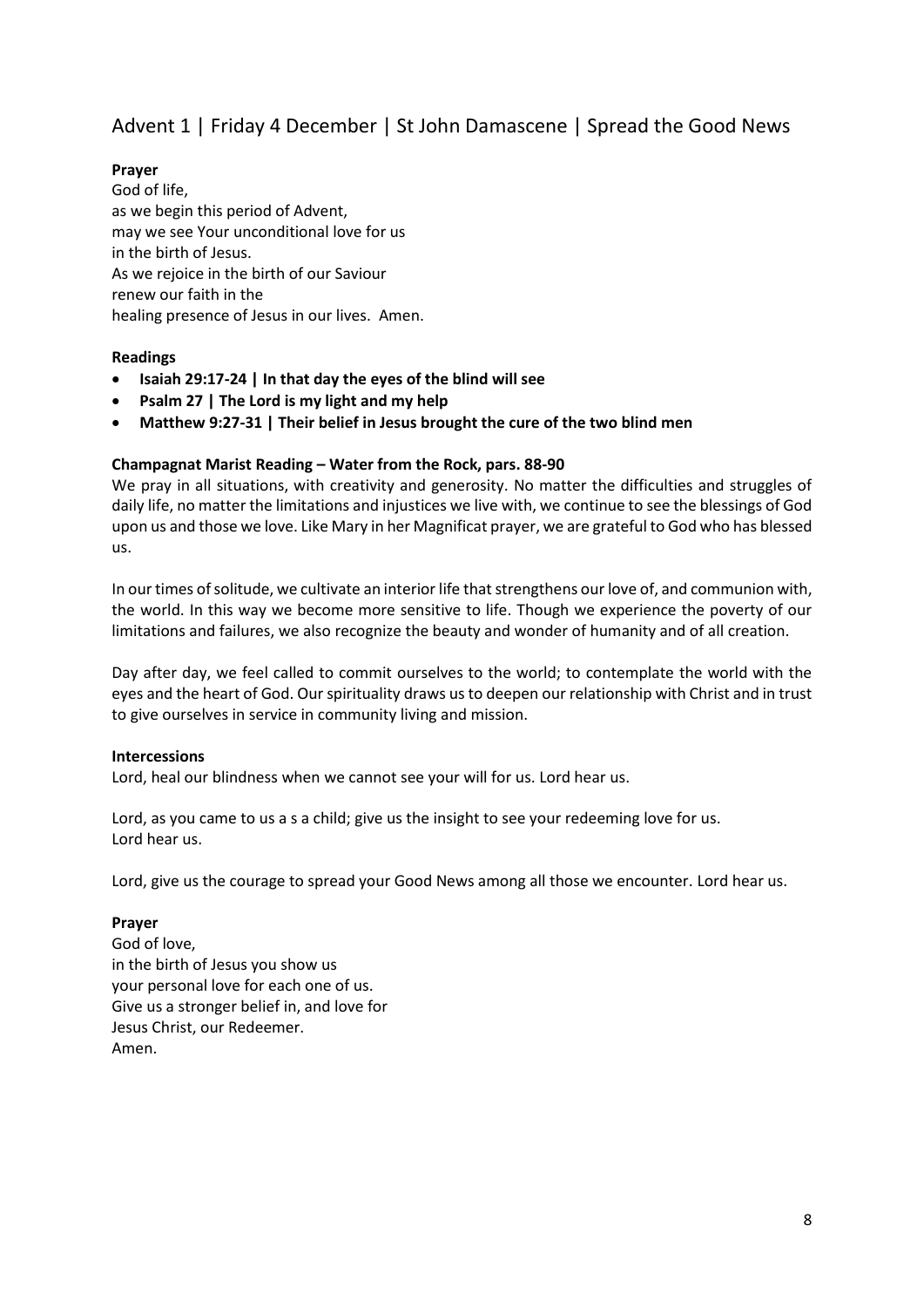### Advent 1 | Saturday 5 December | The Kingdom of Heaven is at Hand

### **Prayer**

In your time, Saving God You walked upon this earth And in your time Became one of us To show what we could become Remind us always As we look at our lives In comparison with yours That at the centre of all things Is the saving Grace of God. Amen.

### **Readings**

- **Isaiah 30:19-21, 23-26 | If you have mercy the Lord God will be gracious when you cry**
- **Psalm 147 | Sing praise to the Lord who is good**
- **Matthew 9:35, 10:1,6-8 | When Jesus saw the crowd he felt sorry for them**

### **Champagnat Marist Reading – Making Jesus Christ Known and Loved, p. 39**

I believe Marcellin might also raise some troubling questions. Honest questions, but disturbing, nonetheless. Questions such as: Does sufficient evidence exist to prove that you and I are bringing the Gospel of Jesus Christ to poor children and young people here at the outset of the third millennium? When the Christian young people entrusted to our care move on from our programs and institutions, have they come to know and love Jesus Christ? Are the teachings and values of his *Good News* evident in their day-to-day lives?

### **Intercessions**

May we be carriers of the Good News by becoming shepherds leading the sheep to where they belong. Lord hear us.

May we have the courage to accept the call from the Good Shepherd to liberate people from all binds them. Lord hear us.

Lord, we ask your blessing on those who labour in the fields among the needy to bring hope into their lives. Lord hear us.

### **Prayer**

In your time, Mighty God You will come in glory And in your time Gather the harvest From one end of this earth to the other Remind us always In times of plenty And in times of famine That at the centre of all things Is the love and mercy of God. Amen.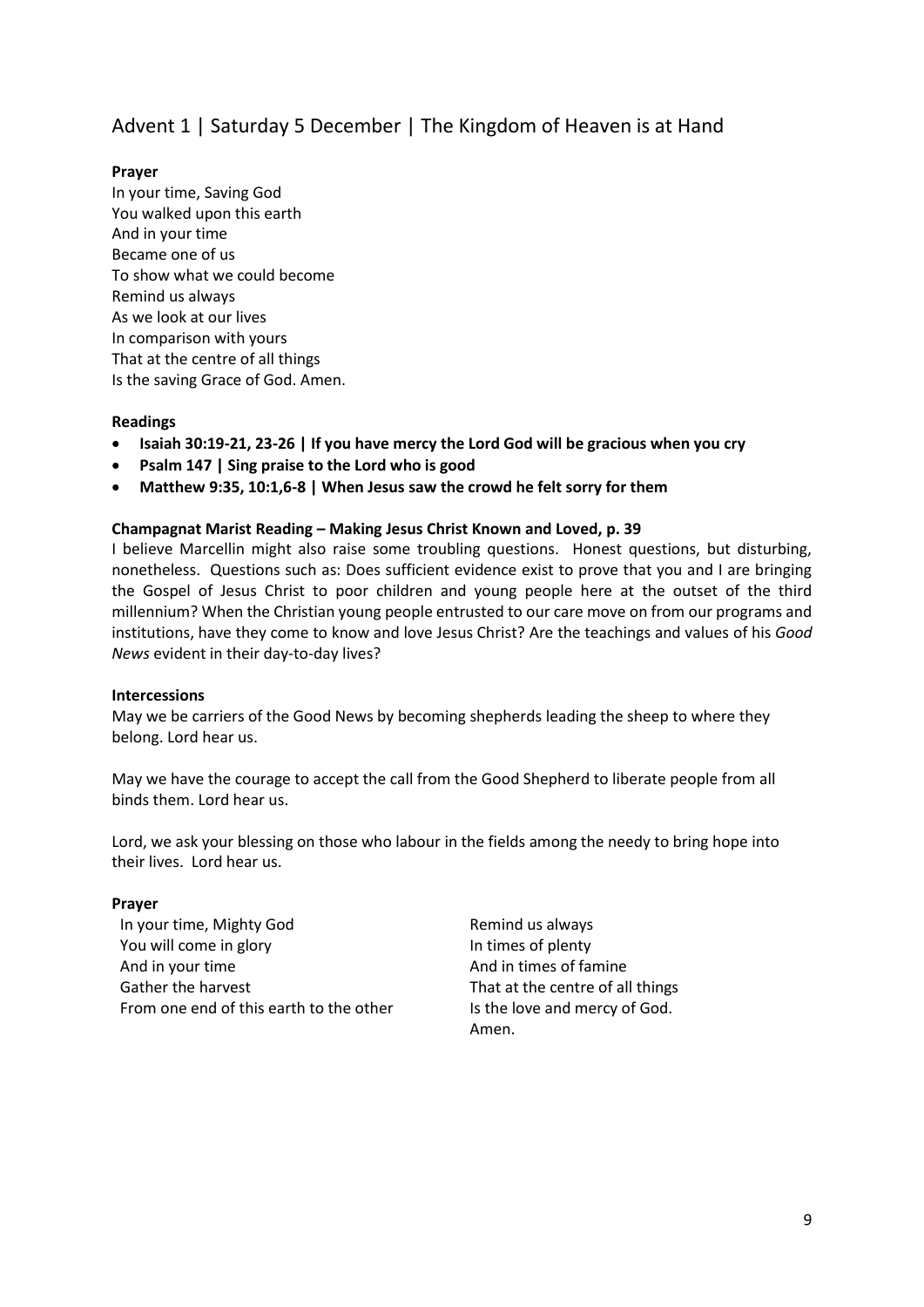### Sunday Advent 2 | 6 December | All people will see God's salvation

### **Prayer**

Lord of heaven and earth, you govern all things according to your love. May the light of the Gospel scatter the darkness of the world, And may you open the hearts of all who remain blind to the Truth. We ask this through Jesus Christ, our Lord. Amen.

### **Readings**

- **Baruch 5:1-9 | Jerusalem – God will show your splendour**
- **Psalm 126 | When the Lord delivered Sion from bondage**
- **Philippians 1:4-6,8-11 | Show yourselves without blame in the day of Christ**
- **Luke 3:1-6| All people will see the salvation of God**

### **Champagnat Marist Reading – Evangelisers in the Midst of Youth, par. 69**

We are invited to be prophets in our time, to listen to the calls that God is sending us through the lives and suffering of so many brothers and sisters who find themselves at the margin of society. In these specific conditions, feeling a responsibility to proclaim the Gospel and denounce the profaning of God's face present in each person, our mission takes shape and becomes set, enriched by the particular goings-on in the world around us. In this process we approach young people and open our eyes to their dreams and plans and their genuine challenges. This offers us the wherewithal to truly become builders of justice and peace in the world. Ours is a prophetic Church in tune with the prophetic vocation of youth.

### **Intercessions**

We pray that our faith may make a difference in the world. Lord hear us.

We pray that all nations may know true and lasting peace. Lord hear us.

We pray that we may be attentive to the prophets in our time. Lord hear us.

#### **Prayer**

Almighty God, You sent John the Baptist into the world to prepare the way for Your Son. May we also prepare a place for Your Son in our hearts. Give us the conviction to actively work for a more just world on which all of creation reflects Your goodness and grace. Grant this through our Lord, Jesus Christ. Amen.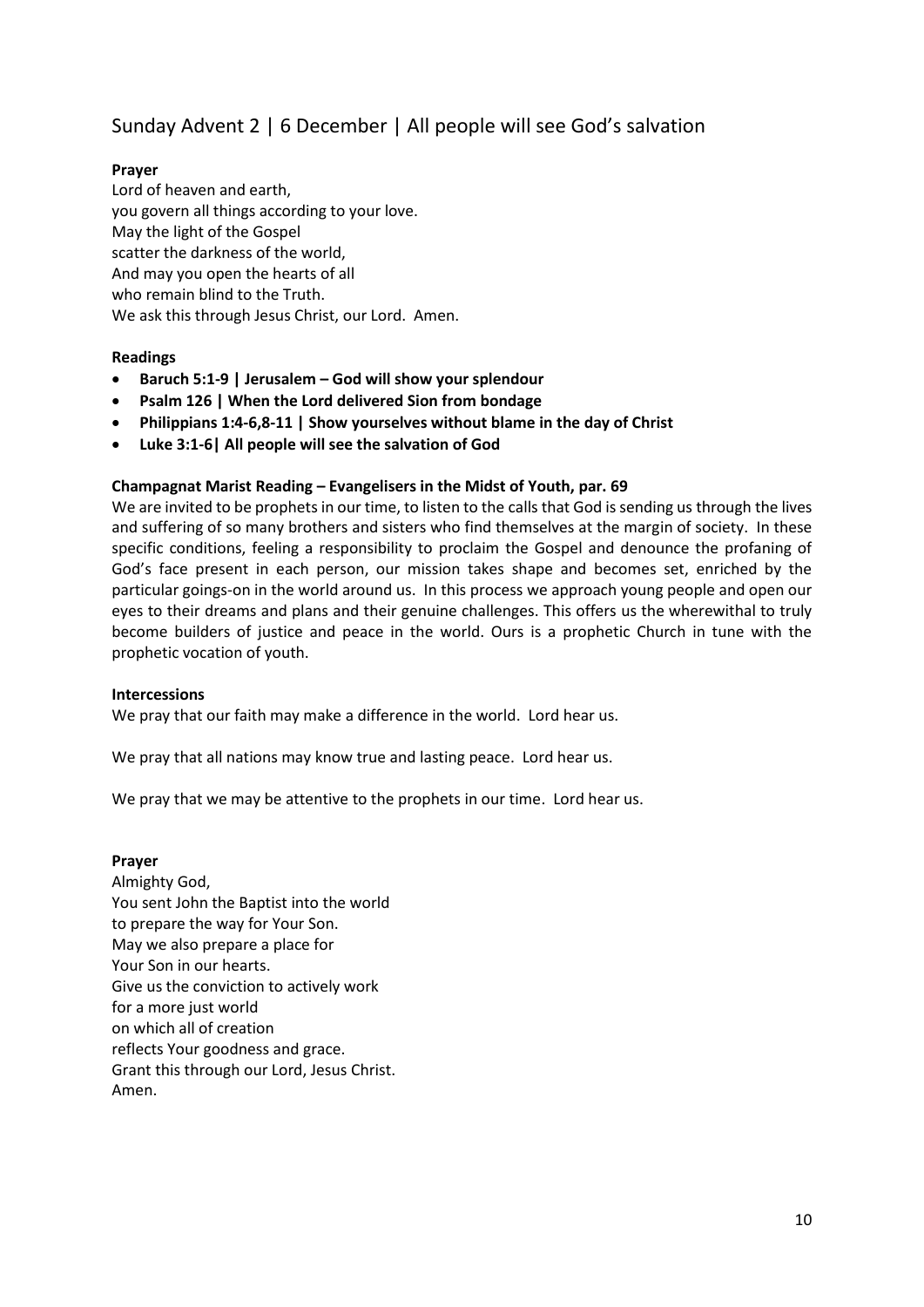### Advent 2 | Monday 7 December | We have seen wonderful things

St Ambrose **Prayer** Gracious God,

as we prepare the way of your Son in our hearts, level the mountains, fill in the valleys,

make the winding way straight,

that all creation may know your saving love.

We make this prayer through Jesus, God-with-us. Amen.

### **Readings**

**Isaiah 35:1-10 | God will come and save you Psalm 85 | O Lord, you once favoured your land Luke 5:17-26 | We have seen wonderful things this day**

### **Champagnat Marist Reading | Burning embers, witnesses to the faith, p. 5**

We recognise that Marcellin Champagnat was also a man of faith (Cf. Marist Constitutions, 81). That is to say that he had an experience of God such that he was able to abandon himself in all confidence into his hands, and that his whole life was filled with meaning and peace. To say that our Founder was a man of faith means that his life cannot be understood without this fundamental element.

Mary and Champagnat, witnesses of the experience of God, give us the key to the profound reasons which animated our martyrs. *These Christians stir up irresistible questions in the hearts of those who see how they live: Why are they like this? Why do they live in this way? What or who is it that inspires them? Why are they in our midst?* (Evangelii Nuntiandi)

### **Intercessions**

Lord, increase our faith that we may tell courageously the truth of Jesus Christ. Lord, hear us.

Lord, may we hear the words of Jesus addressed to each of us, 'Your sins are forgiven', that we may live joyfully the life of Jesus Christ. Lord, hear us.

Lord, you tell us not to be afraid. In this Advent season give us the courage to follow faithfully the way of Jesus Christ. Lord, hear us.

### **Prayer**

Loving God, you sent your Son Jesus into our world to show us your mercy and love. Open our hearts to your grace. Open our eyes to see Christ in our midst. We ask this in the name of that same Jesus Christ, the Eternal Word, who lives and reigns with you and the Holy Spirit, forever. Amen.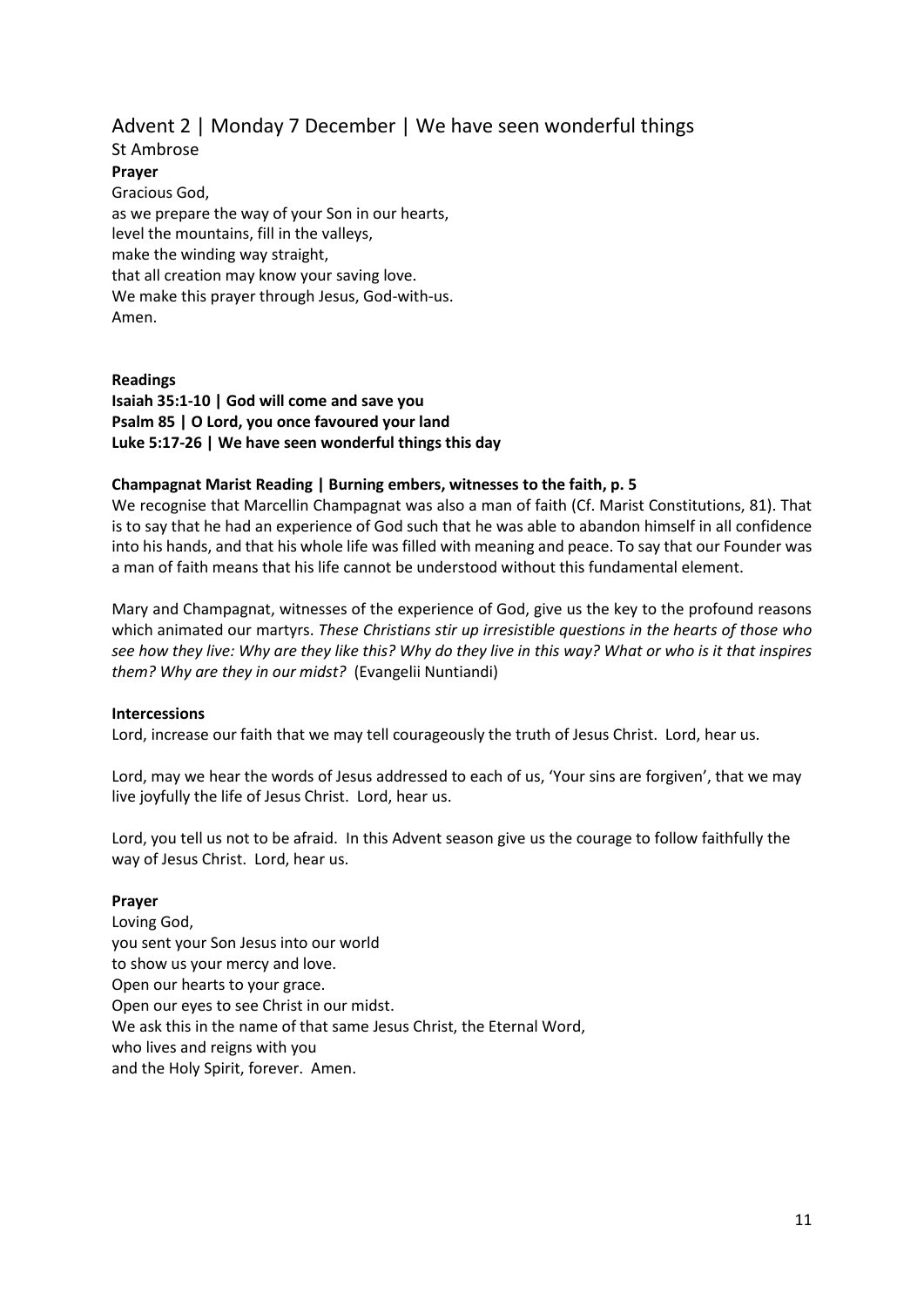### Advent 2 | Tuesday 8 December

The Immaculate Conception of the Blessed Virgin Mary Year of Mercy – Be merciful as your Father in heaven is merciful

### **Greeting to Mary**

O with what joy we sing of Mary, a woman of great love, whose openness and loving kindness, gave birth to God's own Son.

Mary, O so gentle and discrete, be with us as we pray, to know the whisper of His presence, The wonder of His love.

### **Prayer**

Gracious God, may the life of Mary, preserved from sin, help us to follow in the footsteps of Jesus. Open our hearts to your Word, and help us to respond generously, as Mary did. May we become beacons of light where there is darkness, transforming our world, day by day. Amen.

### **Readings**

**Genesis 3:9-15, 20 | I will place enmity between your seed and the seed of the woman Psalm 98 | Sing a new song to the Lord Ephesians 1:3-6, 11-12 | God chose us in Christ before the foundation of the world Luke 1:26-38 | Rejoice, favoured one, the Lord is with you**

### **Champagnat Marist Reading – In Her Arms or in Her Heart, p. 16**

Like you and me, the mother of Jesus searched and was uncertain. She had her share of anxiety, frustration, and disappointment. Theologian Leonardo Boff, for example, reminds us that Mary's Immaculate Conception "does not mean that she was never troubled, or that she had no need for faith and hope."

Saint Thérèse of Lisieux believed that it was for these reasons that love and honour have always been shown toward Mary. She remarked further that she loved the mother of Jesus not because she received exceptional privileges, but rather because she lived and suffered as we all do in the dark night of faith.

### **Dialogue Prayer** (from the Constitutions)

- Mary lived out her whole life in the spirit of her "Fiat". *She is blessed because she listened to the word of God and carried it out. (C. 38)*
- As Champagnat Marists, Lay and Brothers, we come to Mary, the Handmaid of the Lord, to be schooled by her, and we respond to her call: *"Do whatever he tells you". (C. 38)*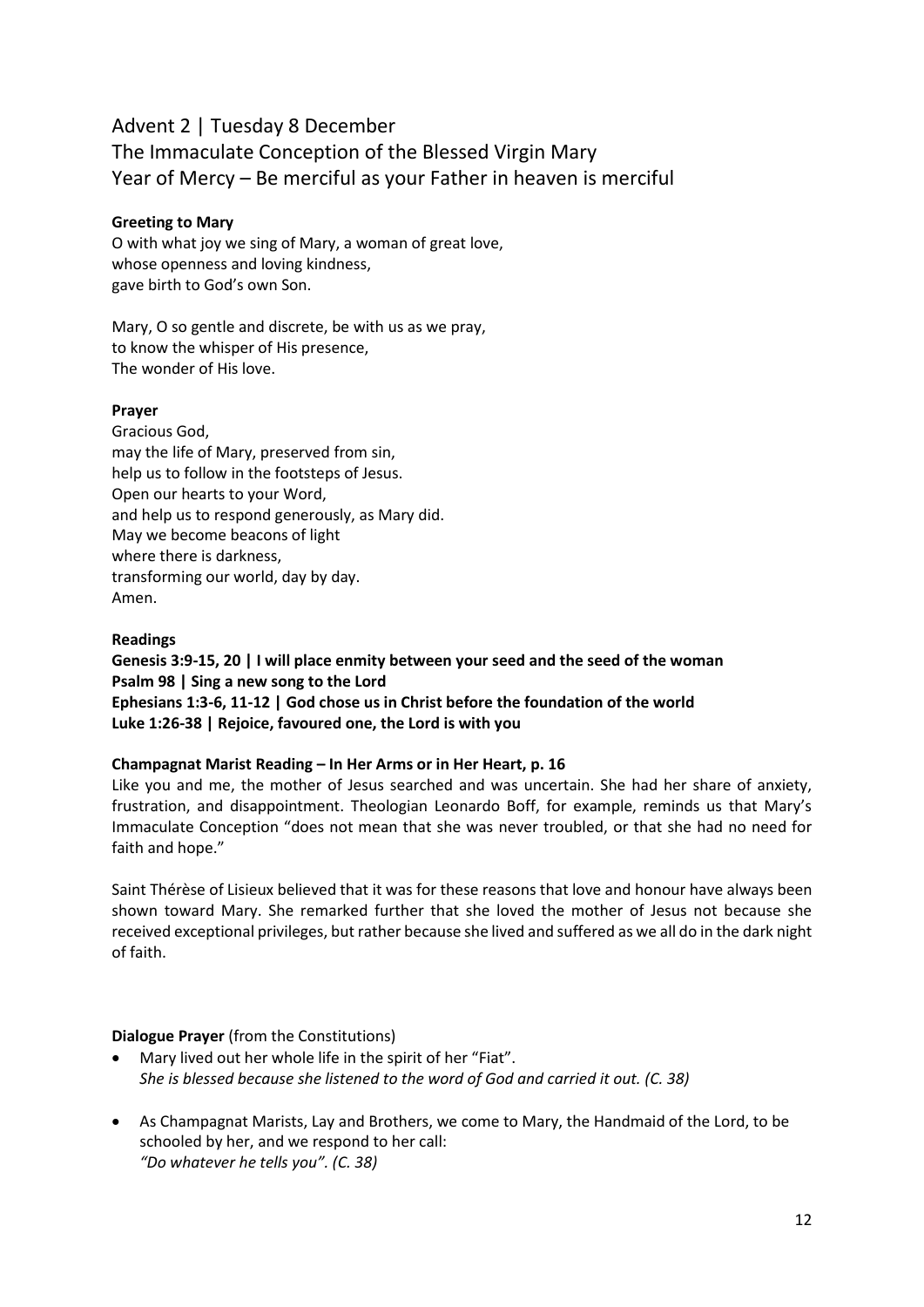- Faithful handmaid, she lives out her YES even to the Cross. *Mother, she ponders in her heart what Jesus does, and relates his actions to the words of Scripture. (C. 67)*
- We contemplate her, hidden and unknown in the world, faithful in her mission of bringing God to us. *Patiently she awaits God's hour. (C. 84)*

### **Intercessions**

Let us praise God who has given us Mary as a model of holiness. We pray: *Mother of Christ, teach us to hear the word of God.*

Be praised in Mary, mother of mercy; teach us to be a healing presence in the lives of others. *Mother of Christ, teach us to hear the word of God.*

Be praised in Mary, help of Christians; help us to proclaim the Gospel with our lives. *Mother of Christ, teach us to listen to the word of God.*

Be praised in Mary, Queen of Peace; give us forgiving hearts and bless our world with the peace that only you can give.

*Mother of Christ, teach us to live the word of God.*

### **Prayer**

Loving God, you have given us Mary, the mother of Jesus to encourage and guide us on the way to union with you. Let her life of loving obedience and prayer be a beacon of light for us as we seek to follow your Christ. We ask this in the name of that same Jesus Christ, the Eternal Word, who lives and reigns with you and the Holy Spirit, forever. Amen.

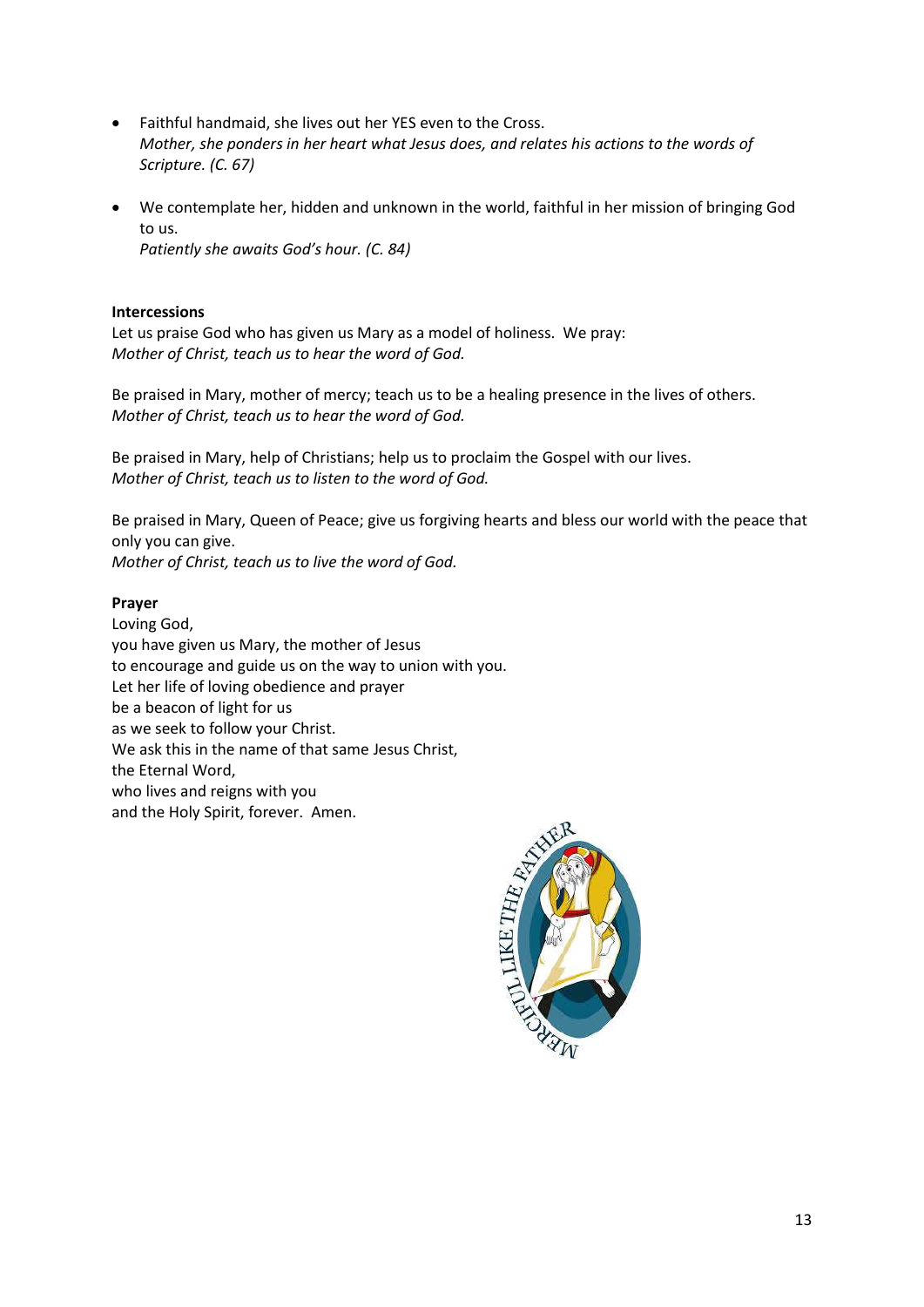# Advent 2 | Wednesday 9 December| Come to me…

St Juan Diego Cuauhtlatoatzin

### **Prayer**

God of life, help us to look forward to the coming of your Son who shoulders our yoke and lifts our burdens that we may be enabled to proclaim the coming of your Kingdom. Amen.

### **Readings**

- **Isaiah 40:25-31 | The Lord God gives strength to the weary**
- **Psalm 103 | My soul, give thanks to the Lord**
- **Matthew 11:28-30 | Come to me, all who are overburdened**

### **Champagnat Marist Reading – Water from the Rock, par. 109**

With God's grace we engage in the challenging journey of growing into that inner harmony that attracted people to Jesus - humble and gentle of heart. We cannot grow towards our potential as human beings without being involved with others, and responding to the support and challenges posed by those who share our journey most intimately.

### **Intercessions**

Lord, we thank you for your Word which lightens our way and lifts our burdens. Lord hear us.

Lord, lighten our burdens, grant us we ask your forgiveness and healing. Lord hear us.

Lord, bless those who are overburdened and give them your peace. Lord hear us.

### **Prayer**

God of compassion and love, we thank you for your Word today as we prepare for the birth of Jesus, our way, our truth and our life. Through Jesus Christ, our Saviour. Amen.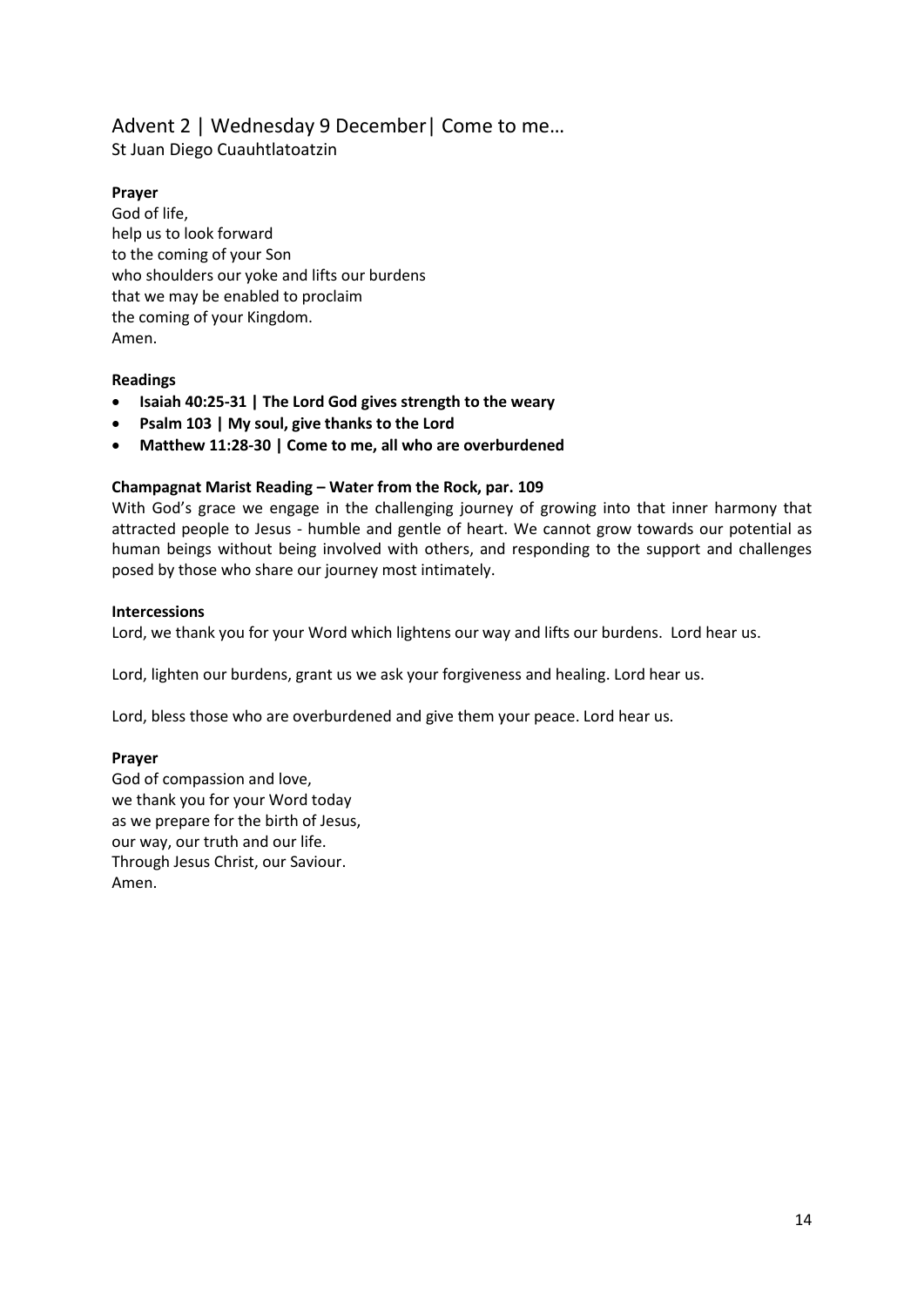# Advent 2 | Thursday 10 December| Take up your cross

### **Prayer**

Father, as we prepare for the birth of your Son, Jesus, who walked the path of obedience, even to the Cross. Help us to discern your holy will in our lives and make our hearts obedient to the prompting of your Holy Spirit. Amen.

### **Readings**

- **Isaiah 41:13-20 | I am your redeemer, the Holy One of Israel**
- **Psalm 145 | I will give you glory, O God, my king**
- **Matthew 11:11-15 | No greater than John the Baptist has been born**

### **Champagnat Marist Reading – Water from the Rock, pars. 22 & 24**

22. At the foot of the Cross, we are in awe of a God who loves us without reserve. We find a God who shares the physical and psychological suffering, betrayal, abandonment and violence experienced by humanity, and transforms these experiences. There we enter the mystery of redemptive suffering and learn humble fidelity in love. The crucified Christ is the sign and deepest expression of a God who is love.

24. At the Cross, we associate ourselves with people affected by failure and suffering, and with those who struggle for bread, justice and peace.

### **Intercessions**

We pray that we may remain faithful to proclaiming the Kingdom of God through our words and actions. Lord hear us.

We pray for those who courageously witness to the Gospel in areas where the Church is persecuted. Lord hear us.

We pray for all those who have committed their lives to building relationships of peace and justice. Lord hear us.

### **Prayer**

God our Father, we remember the violent deaths of John the Baptist and of Jesus, who were obedient to your will. Look with pity on those who are suffering persecution because of their faith. Grant this through Jesus Christ, our Saviour. Amen.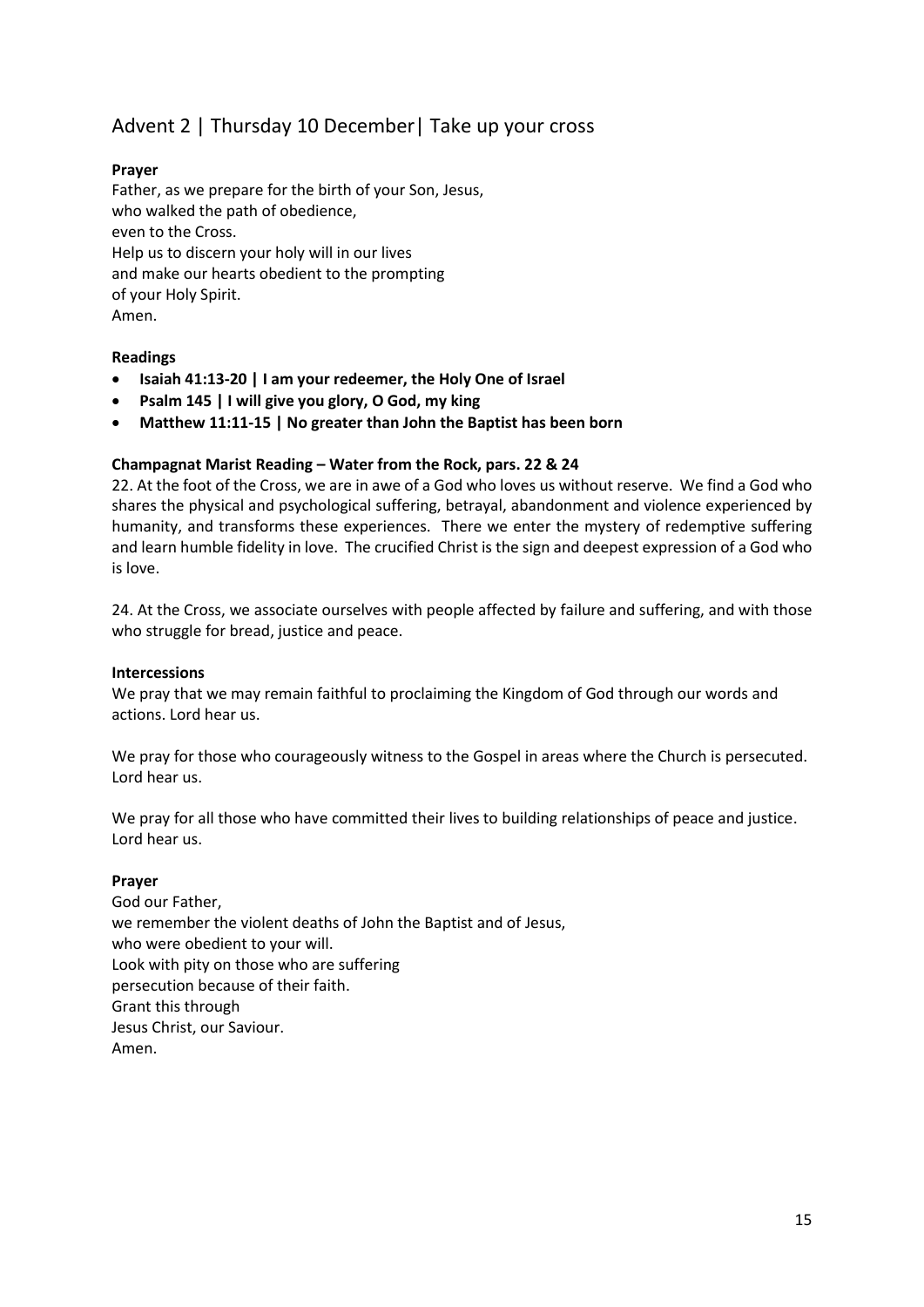### Advent 2 | Friday 11 December| Listen St Damasus I

### Being true to the Word of God **Prayer**

O Lord, Open our eyes to your presence, Open our lips to your praise Open our lives to your healing Open our minds to your grace Open our hearts to your love And be found among us. Amen.

### **Readings**

- **Isaiah 48:17-19 | If only you had listened to my commandments**
- **Psalm 1 | Happy indeed**
- **Matthew 11:16-19 | They listened to neither John nor the Son of Man**

### **Champagnat Marist Reading – Water from the Rock, par. 74**

To welcome God in this way, we need to develop an attitude of openness. With God's help we grow into being an attentive listener to life, reflective and perceptive when reviewing the events of our life, and generous in responding to the invitations of the Spirit contained within the substance of our days.

### **Intercessions**

Let us pray for one another that the Lord will open our minds and hearts to be true to the message He gives us through His word today. Lord hear us.

We pray that like John the Baptist, we may be heralds of the Good News of Jesus Christ. Lord hear us.

### **Prayer**

Loving God, you sent your Son among us, born of a woman, to be our Messiah. Open our hears to hear your Word, and our hearts to recognise you present in the daily events of our lives. Help us, like Mary, to say "yes" to all that you ask of us. We ask this through Jesus Christ, our Lord. Amen.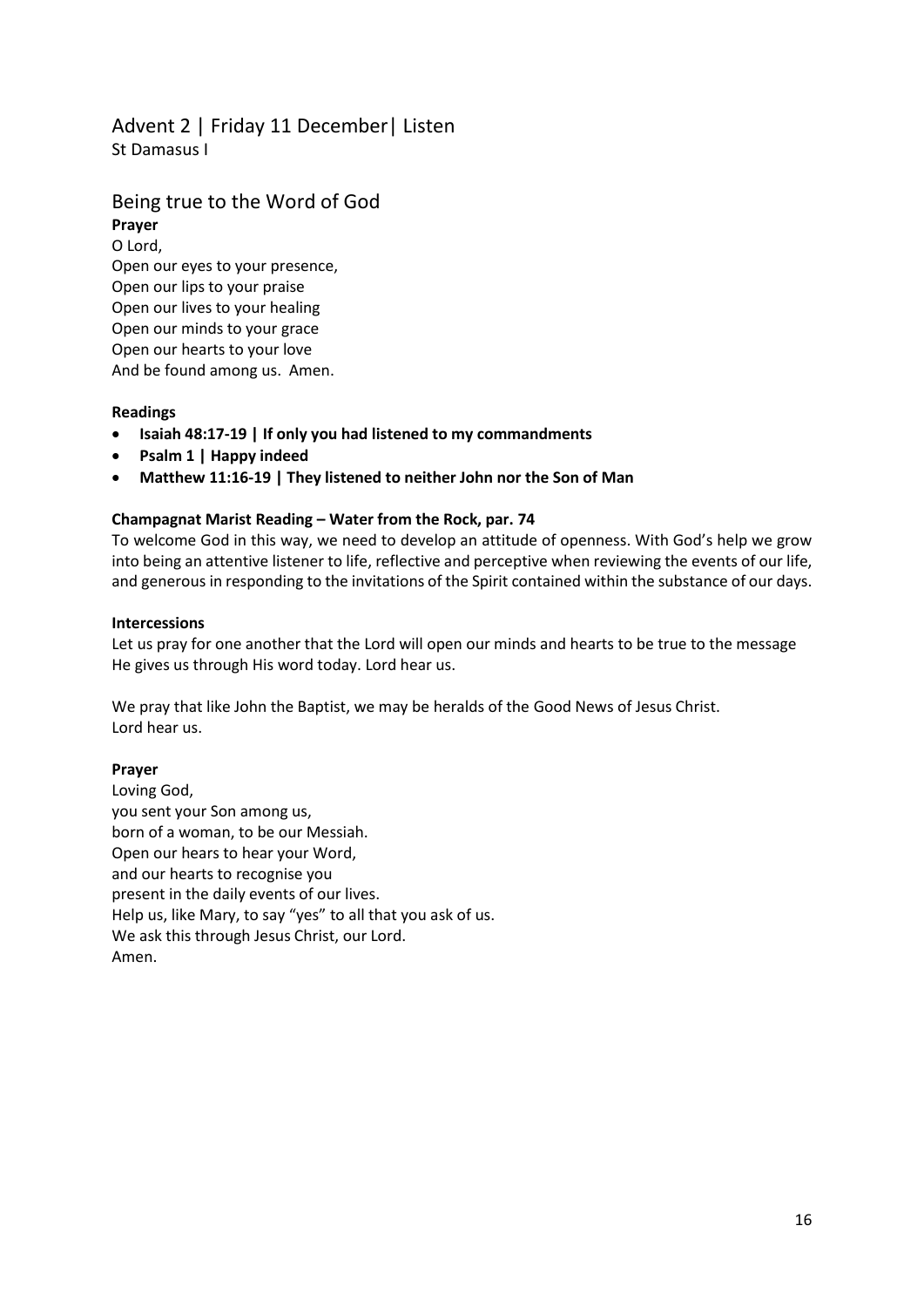# Advent 2 | Saturday 12 December| Our Lady of Guadalupe

### **Prayer**

God of hope, who brought love into our world, be the love that dwells among us. God of love, who brought peace into our world, be the peace that dwells among us. God of peace, who brought joy into our world, be the joy that dwells among us. Amen.

### **Readings**

- **Zechariah 2:14-17 | I will come and dwell in your midst**
- **Psalm - Judith 13: 18-19 | May you be blessed, my daughter**
- **Luke 1:39-47 | Mary visits Elizabeth**

### **Champagnat Marist Reading – Making Jesus Christ Known and Loved, p. 10**

At the Visitation, Mary carried Christ to John the Baptizer with simplicity, generosity, and charity; she presented him to the shepherds and the Magi in the same spirit. And Mary waited until the first signs of faith stirred among the apostles and then stepped aside so that the focus could fall on Jesus. We do well to heed her example and imitate her ways.

### **Intercessions**

On this feast of Our Lady of Guadalupe, we pray that like Mary, we may hear the Word of God and respond generously to God's call. Lord hear us.

O God, be praised in Mary, refuge of sinners. Teach us to support one another in our efforts to follow your will. Lord hear us.

O God, be praised in Mary, ark of the covenant. May our lives bear witness to your abiding presence in us. Lord hear us.

### **Prayer**

Most gracious Father, remove from our hearts those forces that prevent us from believing in your unconditional love and mercy. Grant us your grace, so that during this time of Advent, we may choose to "make straight the ways" which lead to you. We make this prayer through Jesus Christ, our Saviour. Amen.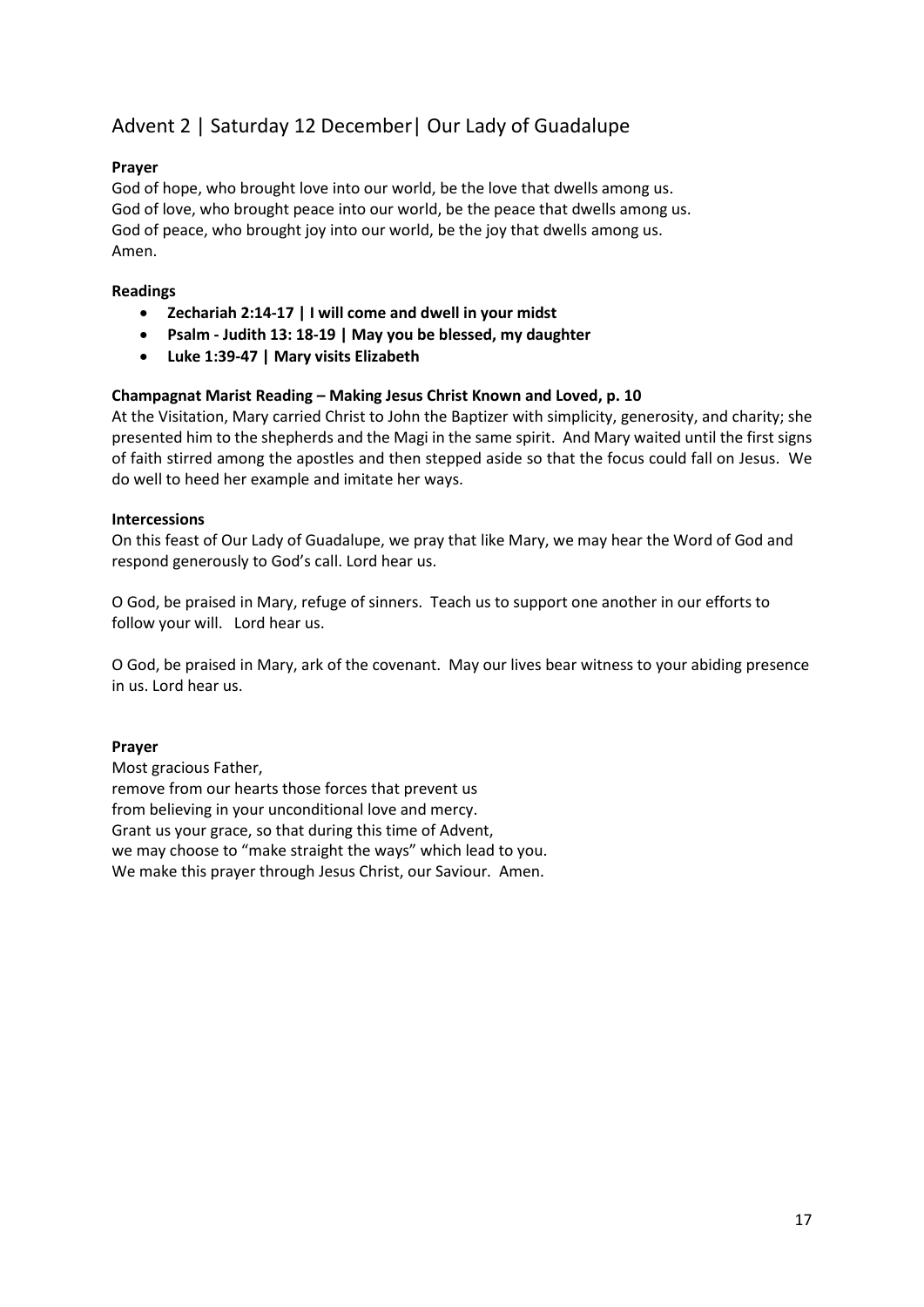### Sunday Advent 3 |13 December | Rejoice in the Lord

### **Prayer**

At this Advent-time we remember Mary and Joseph, giving thanks for their faithfulness, courage and obedience, stepping out into the unknown, in the strength of your Spirit, playing their part in the fulfilment of your plan to bring your prodigal people home again.

We pray that their example might be the pattern of our lives. That when your gentle whisper breaks through the clamour of this world and into our small corner, we might be ready to listen, and having listened, to act. Amen.

### **Readings**

**Zephaniah 3:14-18 | The Lord will renew you with his love Psalm - Isaiah 12:2-6 | That day, you will say Philippians 4:4-7 | The Lord is near Luke 3:10-18 | What then must we do?**

### **Champagnat Marist Reading – Revolution of the Heart, p. 34**

The members of our 20th General Chapter challenged us "to centre our lives and communities in Jesus Christ, like Mary, with passion and enthusiasm, and to implement processes of human growth and conversion which promote this."

Their Message is a challenging one, but not without its own measure of joy. Certainly, today joy must be very evident in our life and mission as Marcellin's brothers. As one of our brothers said to me recently: "Wouldn't it be wonderful for you and for me to come to the end of our Marist life and wonder if there was any merit in it at all, because we had enjoyed it so much?"

So, my Brothers, let us be up and doing. The challenge we face is clear, and we have the resources to contend with it. But hasn't the challenge ever been the same, beginning with our foundation on 2nd January 1817? Marcellin put it very simply: "To love God," he said, "to love God and to labour to make God known and loved – this is what a brother's life should be." In giving us this description of our vocation, he was reminding us that at the heart of our identity as Little Brothers of Mary, now as then, must be found, first and foremost, Jesus Christ and his Good News.

### **Intercessions**

We pray that we may recognise Christ in the presence of our brothers and sisters. Lord hear us.

We pray that all new born infants may be welcomed into homes of love. Lord hear us.

We pray in this Advent season that Jesus Christ may increasingly become the centre of our lives. Lord hear us.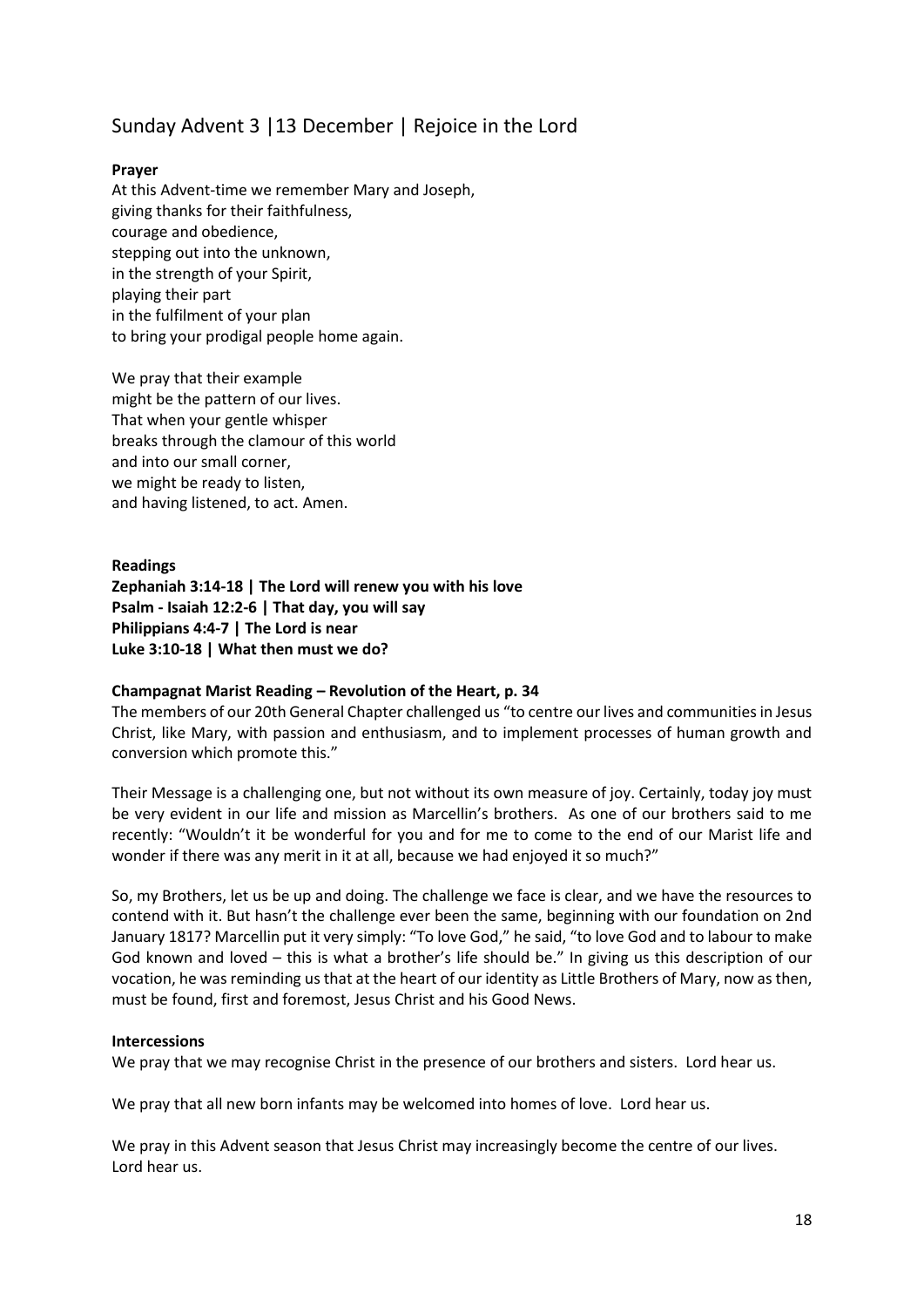### **Prayer**

Rejoice in the Lord always Shout out his name For God is with us Our God is with us The God of our salvation In whom alone we trust.

Rejoice in the Lord always Shout out his name For God is our loving Father He draws us home to himself By streams of living water Where we shall thirst no more.

Rejoice in the Lord always Shout out his name He knows our thoughts Understands our hearts And enables us to become The people we are meant to be. Amen.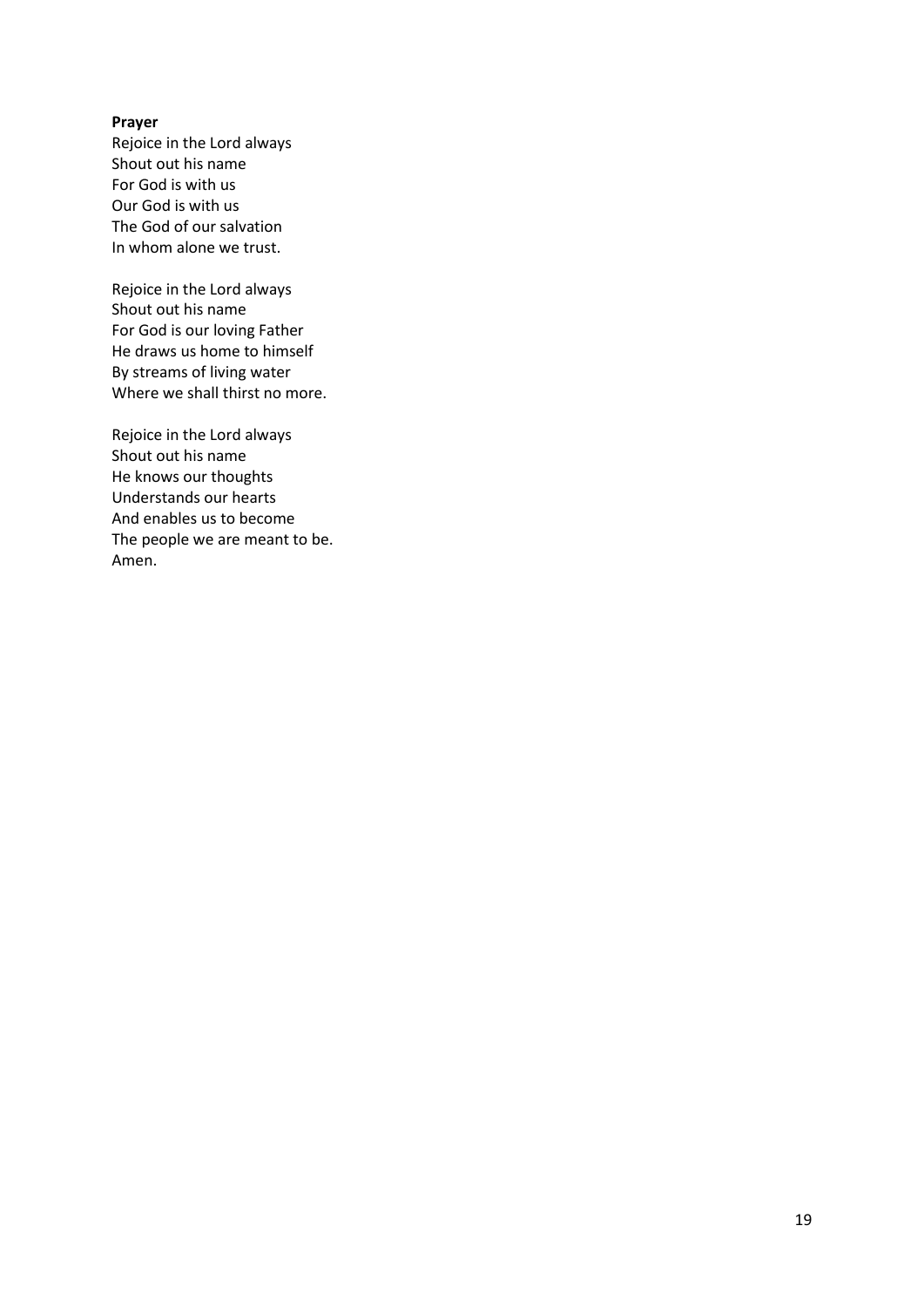# Advent 3 | Monday 14 December| Belief in God

St John of the Cross

### **Prayer**

God of life, you revealed your Son through the message of an angel. Give us the grace to discern where you are breaking into our lives, And the courage to respond to your call. Through Jesus Christ, our Lord. Amen.

### **Readings**

- **Numbers 24:2-7, 15-17 | A star from Jacob will arise**
- **Psalm 25 | To you, O Lord, I lift up my soul**
- **Matthew 21:23-27 | John's baptism; where did it come from?**

### **Champagnat Marist Reading – Water from the Rock, pars. 18 & 50**

18. We endeavour to develop our relationship with God so that, just as for Marcellin, it is our daily source of renewed spiritual and apostolic dynamism. This vitality makes us daring, despite our shortcomings and limited resources. Drawing from Marcellin's experience we embrace the mysteries of our life with confidence, openness and self-giving.

50. In such human situations we discover God as the one for whom our hearts really yearn. We realise that this longing is not of our making but primarily the work of God's Spirit within the depths of our being. With trust, we can open ourselves and come to an experience of God.

### **Intercessions**

Lord God, we pray that we may find you in the love we have for one another. Lord hear us.

Lord God, may we like John the Baptist be heralds of your presence in the world. Lord hear us.

Lord, that we may be open to the movement of your Holy Spirit in our lives. Lord hear us.

### **Prayer**

God, source of all gifts, may the joy you promise be with all Champagnat Marists. May this blessing take us in haste to those on the margins of life, the 'cribs' and 'stables' of our world. Amen.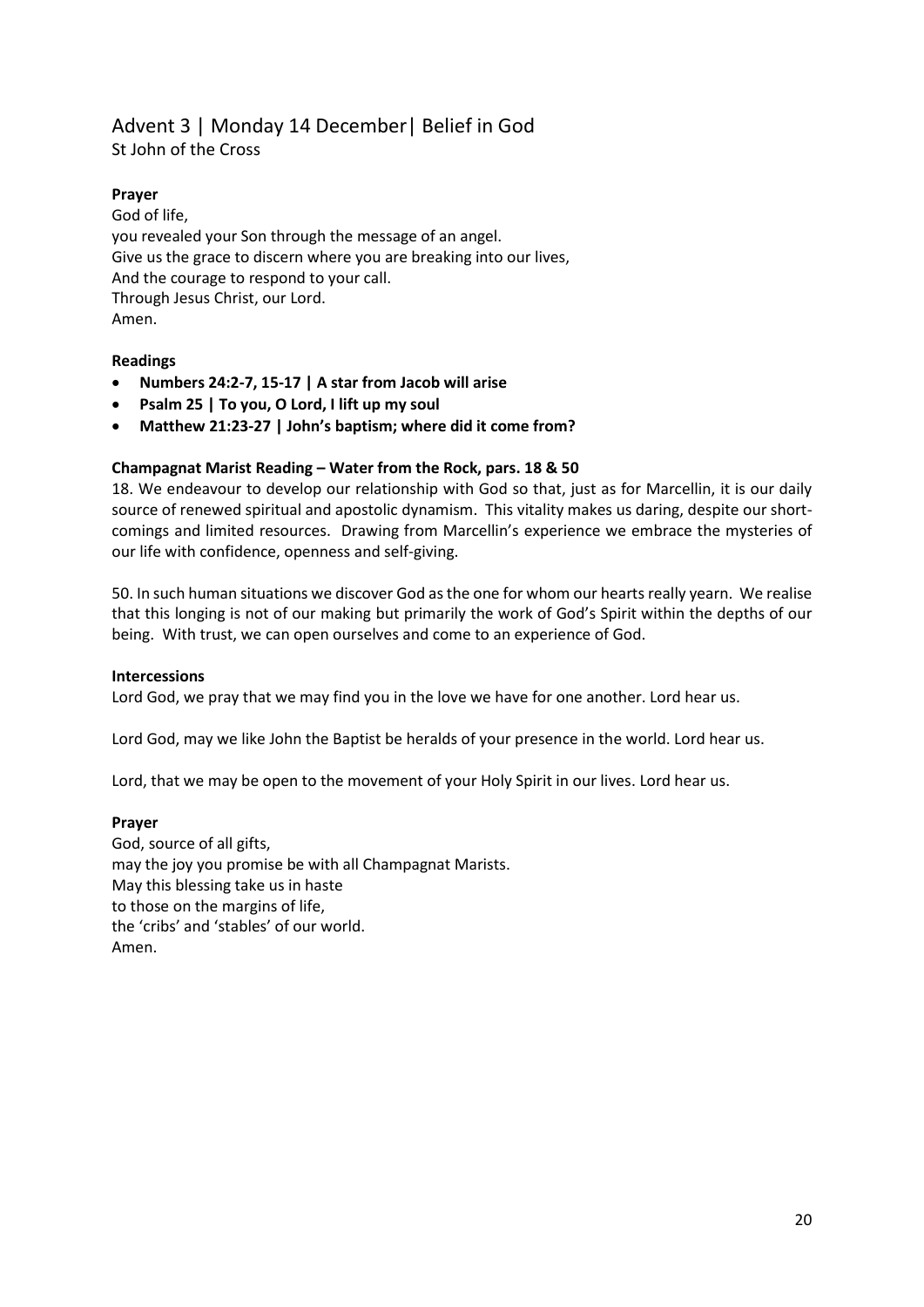### Advent 3 | Tuesday 15 December| True Response to God's Word **Foundation Day of the District of the Pacific 2014**

### **Prayer**

### O God,

Enlarge our hearts that they may be big enough to receive your Word. Expand our hearts that they may be a shelter for those in need of healing. Stretch our hearts that they may be a place of nourishment for those who hunger for justice. Enlarge our hearts until they become your kingdom here on earth. Amen.

### **Readings**

- **Zephaniah 3: 1-2, 9-13 | Messianic salvation is promised to all of the poor**
- **Psalm 34 | I will bless the Lord at all times**
- **Matthew 21: 28-32 | John came and sinners believed in him**

### **Champagnat Marist Reading – Water from the Rock, par. 80**

Daily contact with the Word of God allows us to connect with our personal journey from the perspective of the History of Salvation. It takes us beyond our personal window on life to the larger window of the journey of the People of God.

### **Intercessions**

Lord, we pray that we may see the world through the eyes of poor children and respond with compassion to their needs. Lord hear us.

Lord, we pray for those who doubt your existence. May our lives witness your love. Lord hear us.

Lord, we ask the grace for every child to discover their infinite dignity as your son or daughter. Lord hear us.

### **Prayer**

Jesus, once again this Advent, we rejoice in your accepting us, ceaselessly seeking us, freely treasuring us with love older than the earth itself, or the distant stars, yet ever new each day. Amen.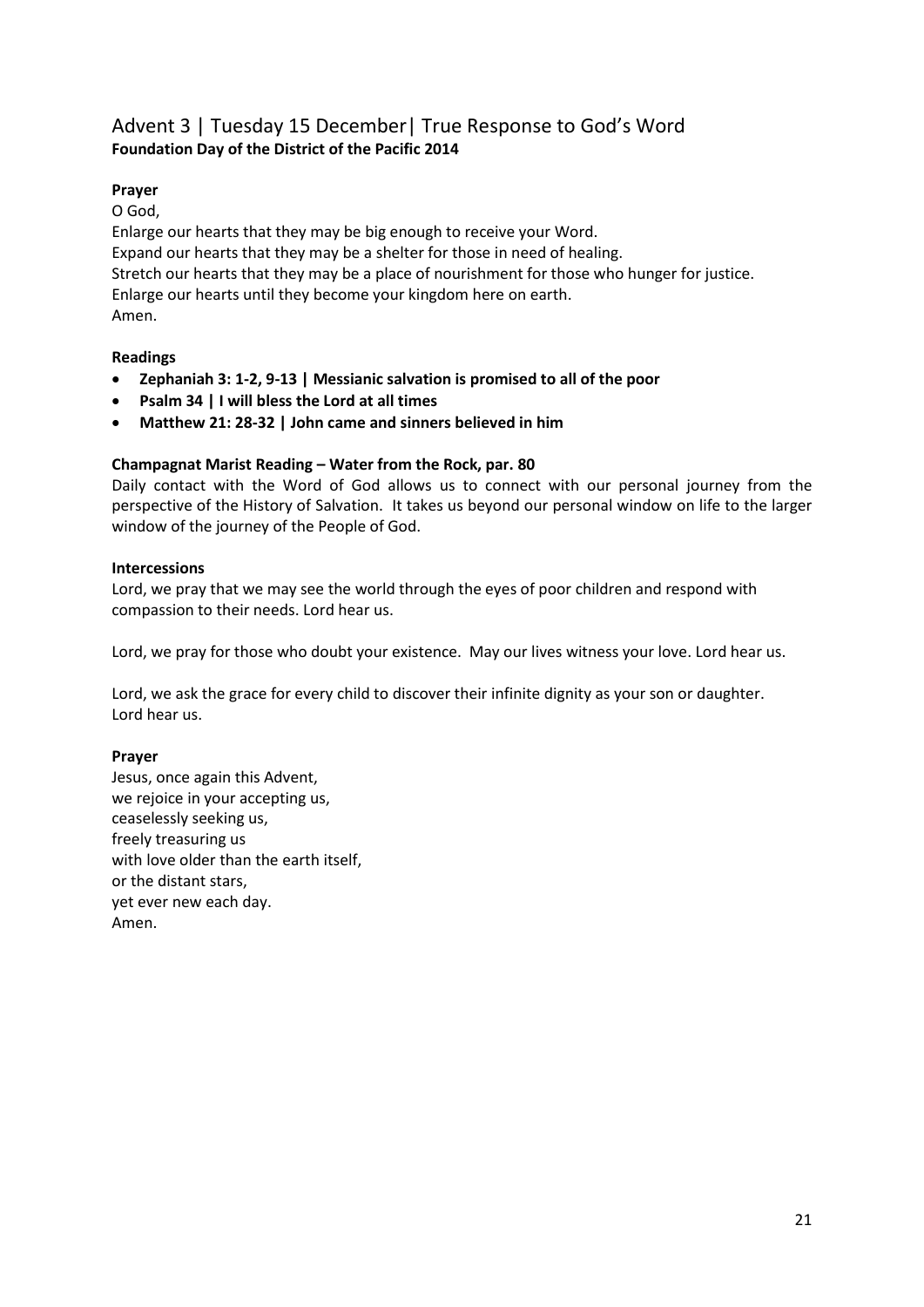### Advent 3 | Wednesday 16 December| Tell him what you have seen

### **Prayer**

Just and Holy God, rain down your grace upon us. Guide us this Advent as we walk the path of justice. We make this prayer through Jesus, who lives with you and the Holy Spirit. Amen.

### **Readings**

**Isaiah 45:6-8, 18, 21-25 | Let the clouds rain down Psalm 85 | O Lord, you once favoured your land Luke 7:19-23 | Tell John what you have seen and heard** 

### **Champagnat Marist Reading – Sollicitudo Rei Socialis, p. 301**

We must undergo conversion. We have to change our spiritual relationship with self, neighbour, even with the most remote human communities and with nature itself, in view of the *common good*. This truly felt inter-dependence is a new category: the response to it is solidarity.

Solidarity is not a vague feeling of compassion or a shallow sadness, but a firm and persevering determination to commit oneself to the common good.

### **Intercessions**

O Lord, may the Church water the earth with your compassion, mercy and love. Lord hear us.

O Lord, may we acknowledge our complete dependence on you. Lord hear us.

O Lord, may your Holy Spirit help us to say "yes" to your call to us as Champagnat Marists. Lord hear us.

### **Prayer**

God of justice, help us to live as Jesus taught, that the deaf may hear, the blind see and the lame walk. We ask this through our Lord Jesus Christ, who lives and reigns with you and the Holy Spirit. Amen.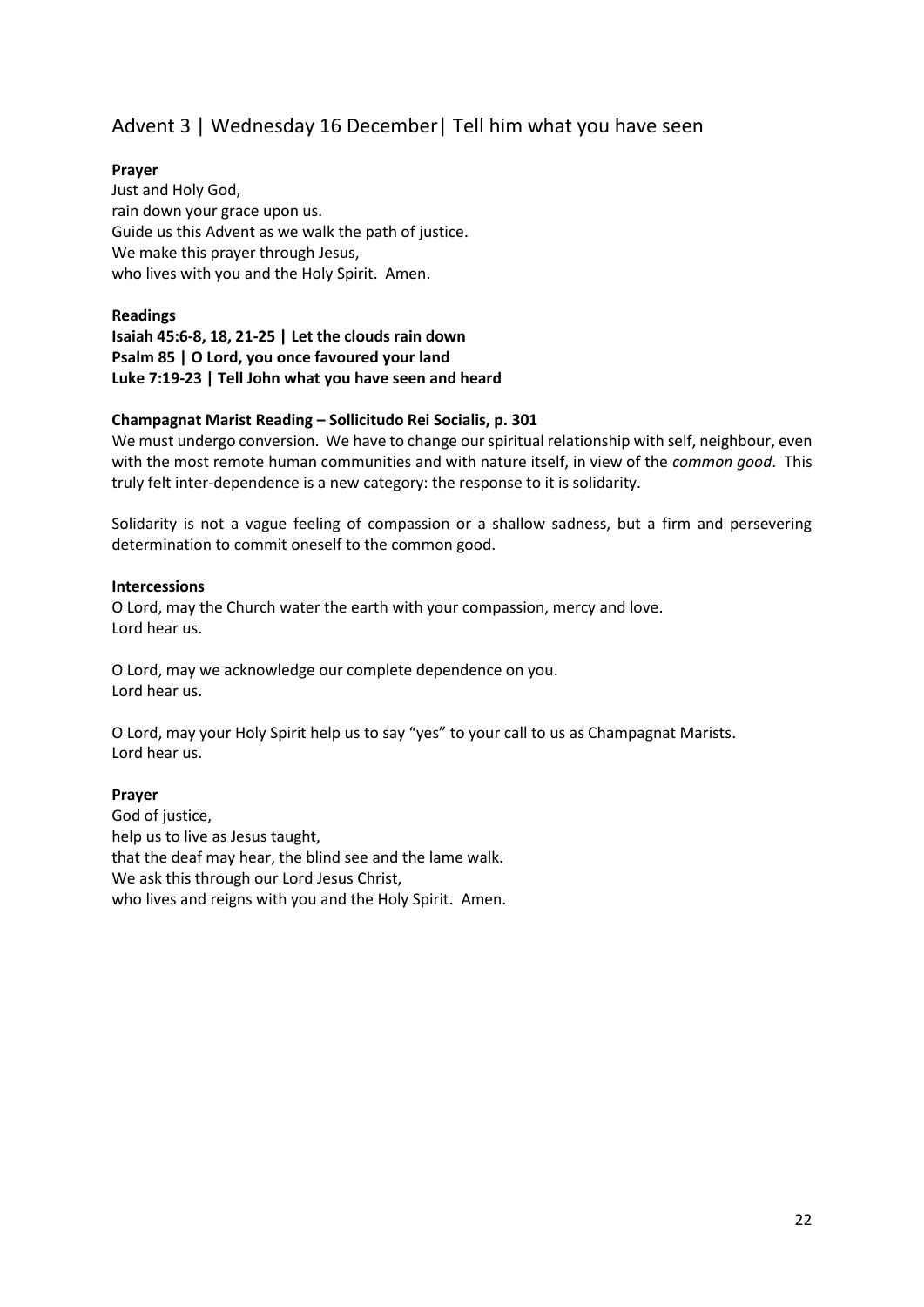### Advent 3 | Thursday 17 December| The Whakapapa (Genealogy) of Jesus

### **O Sapientia**

O Come, O wisdom of our God most high, guiding creation with power and love, come to teach us the path of knowledge. (Isaiah 11: 2-3)

### **Prayer**

Wisdom of God most high, you guide creation with power and love. Teach us this Advent the path of wisdom. We make this prayer through Jesus, who lives with you and the Father. Amen.

### **Readings**

- **Genesis 49:2, 8-03 | The sceptre shall not pass from Judah**
- **Psalm 72 | O God, give your judgement to the king**
- **Matthew 1:1-17 | A genealogy of Jesus Christ, son of David**

### **Champagnat Marist Reading – Water from the Rock, par. 124**

Marist spirituality, being apostolic, is lived out on mission. The mission of Marist apostles is born of the experience of being loved by God and of our desire to actively participate in the mission of Jesus. God is passionate about the world and its people, and Jesus expresses this love by a ministry of teaching and healing. I came that you may have life, and have it abundantly. Like Jesus we recognise the urgings of the Spirit within, calling us to witness to this Good News. Out of these inner promptings, the mission of the Church is born: to proclaim the Kingdom of God as a new way of living for humanity, a new way to relate with God. We join in this mission of the Church as we look upon the world with compassion.

### **Intercessions**

O Lord, come to all who wait in darkness and fill them with your light. Lord hear us.

O Lord, come to your Church and renew it through the power of your Holy Spirit. Lord hear us.

O Lord, come into our broken world and give us your peace. Lord hear us.

### **Prayer**

God of love, in the birth of Jesus you show us your personal love for each one of us. Give us a stronger belief in, and love for Jesus Christ, our Redeemer. Amen.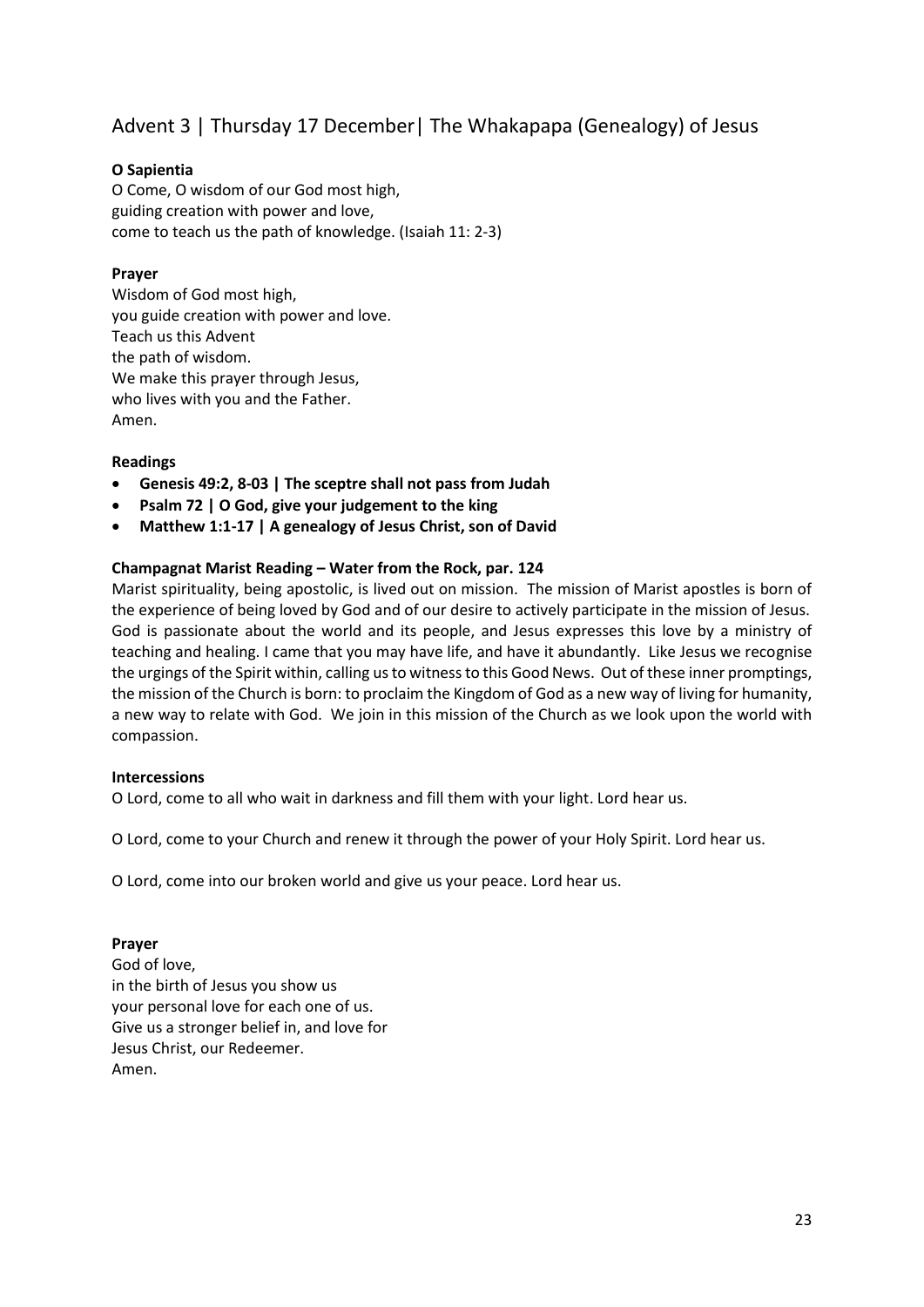### Advent 3 | Friday 18 December| Growth from Doubt to Faith and Trust

### **O Adonai**

Come O Leader of ancient Israel, giver of the Law to Moses on Sinai, come to rescue us with your mighty power. (Isaiah 11: 4-5)

### **Prayer**

O God of might, you revealed yourself to Moses in the burning bush. You continue to reveal yourself through your Son, Jesus. Come to us and set us free from all that blocks our complete acceptance of your unconditional love. Amen.

#### **Readings**

- **Jeremiah 23:5-8 | I will raise a virtuous branch for David**
- **Psalm 72 | O God, give your judgement to the king**
- **Matthew 1:18-24 | Jesus was born of Mary, the betrothed of Joseph, a son of David**

#### **Champagnat Marist Reading – Water from the Rock, pars. 21**

*At the Crib we find the innocence, simplicity, gentleness and even weakness of a God who is capable of touching the hardest of hearts. ... There is no room for fear of a God who became a child*. We come to know a God who has pitched his tent in our midst, and whom we call ''brother.''

#### **Intercessions**

Lord, you call us to be salt for the world. Give us your strength to confront unjust structures in the Church and the world. Lord hear us.

Lord, you call us to be light for the world. Give us your strength to demand accountability, transparency and honesty of those in authority in the Church and in public office. Lord hear us.

Lord, you call us to be yeast for the world. Give us your strength to proclaim the Good News through our words and actions. Lord hear us.

#### **Prayer**

Loving God, you are the light that gives light to our way. You are our hope as we await the coming of your Son. May we like Mary have Jesus constantly in our hearts. Amen.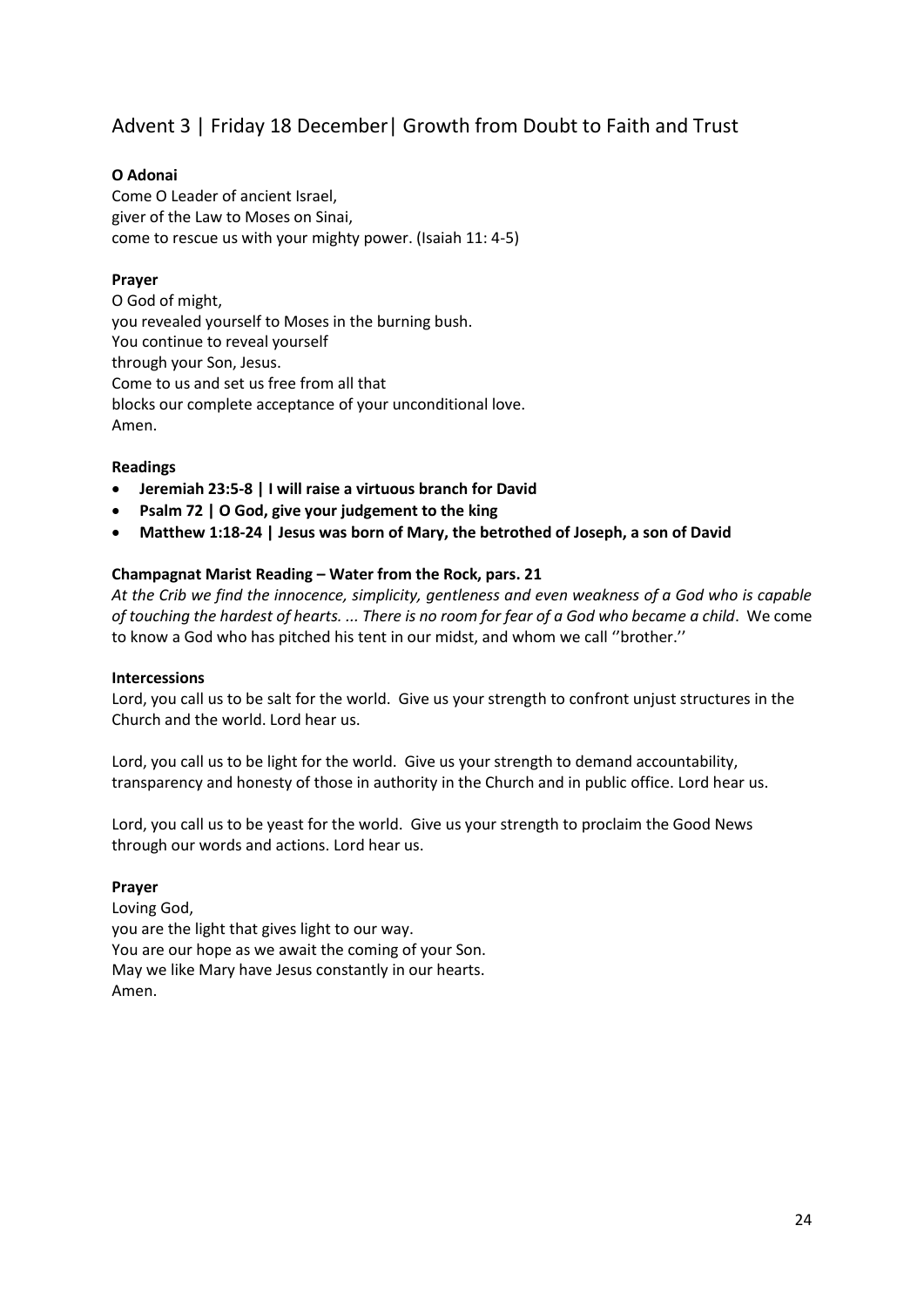### Advent 3 | Saturday 19 December| Chosen by God **O Radix Jesse** Come O Flower of Jesse's Stem,

sign of God's love for all his people, come to save us without delay. (Isaiah 11: 1, 10)

**Prayer** (*Dom Helder Camara*) Lord, do not smile and say You are already with us. Millions do not know you, and to us who do, what is the difference? What is the point of your presence if our lives do not alter?

Change our lives, shatter our complacency. Make your word flesh of our flesh, blood of our blood, and our lives purpose.

Take away the quietness of a clear conscience, press us uncomfortably. For only then, that other peace is made, your peace. Amen.

### **Readings**

- **Judges 13:2-7, 24-25 | The birth of Samson was announced by an angel**
- **Psalm 71 | In you O Lord, I take refuge**
- **Luke 1:5-25 | The birth of John the Baptist was announced by Gabriel**

### **Champagnat Marist Reading – Water from the Rock, par. 60**

*God chooses individual men and women and calls each of them by name. He leads them into the desert and there he speaks to their hearts. … By his Spirit, he transforms them constantly leading them more deeply into his love in order to send them out on mission*. The more we come to know God, the more we come to know the deepest meaning of our lives. We grow in the knowledge that we are part of God's project for the world.

### **Intercessions**

Lord, comfort your people and clothe us with your compassion. Come to save us without delay. Lord hear us.

Lord, calm our anxieties, lighten the darkness that surrounds us. Come to save us without delay. Lord hear us.

Lord, surround us with your love and anoint us with your peace. Come to save us without delay. Lord hear us.

### **Prayer**

God of love, we pray with a joyful heart that Jesus be born among us again this Christmas. Instruct us in your ways of compassion so that we may extend your love and mercy to all people.

We ask this through Jesus Christ, the Eternal Word, who lives with you and the Holy Spirit, forever. Amen.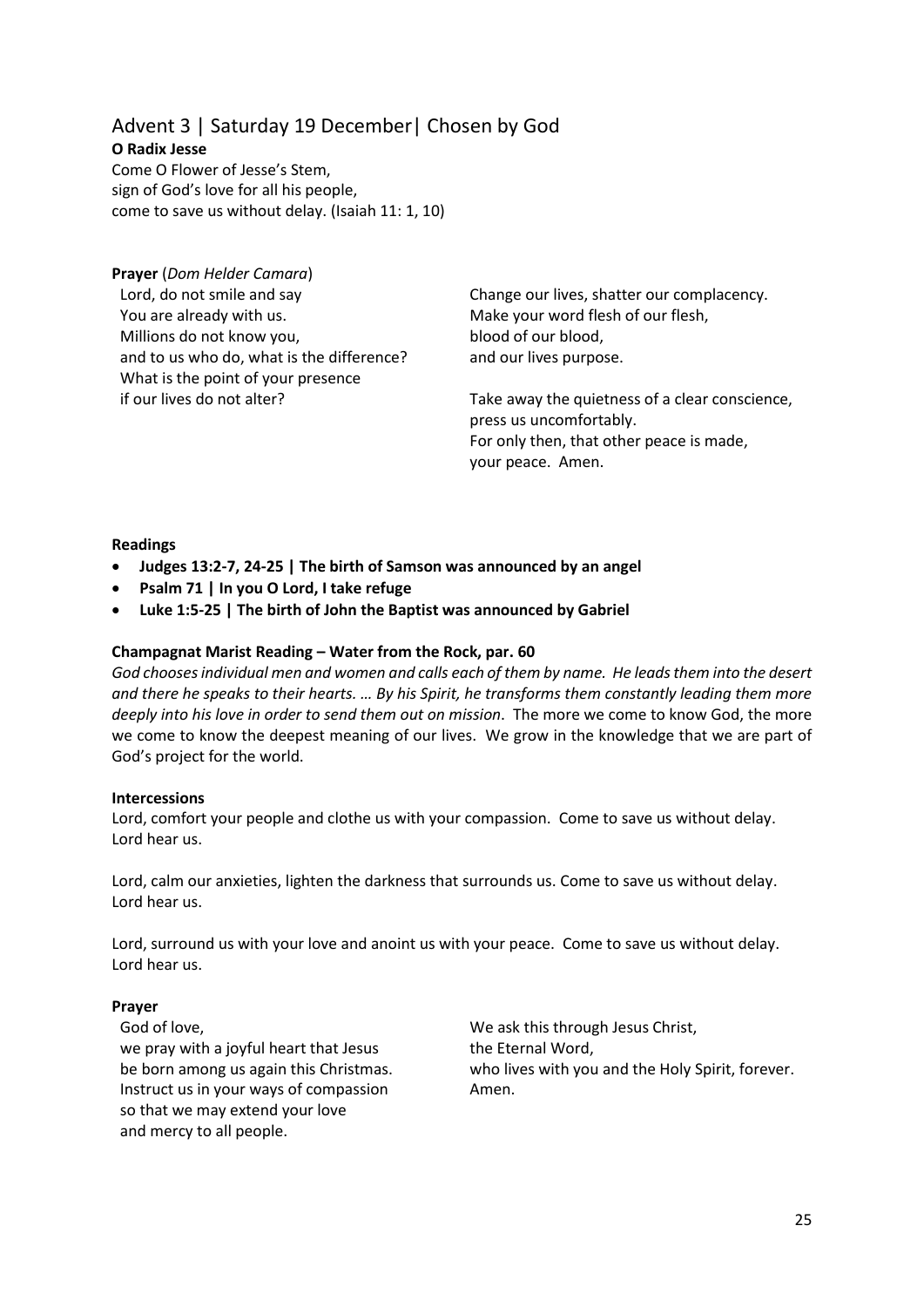Sunday Advent 4 | 20 December | Blessed is she who believed

### **O Clavis David**

Come O Key of David, opening the gates of God's eternal kingdom come and free the prisoners of darkness. (Isaiah 22: 22)

### **Readings**

**Micah 5:1-4 | From you will be born the one who will rule over Israel Psalm 80 | O Shepherd of Israel, hear us Hebrews 10:5-10 | I am coming to do your will Luke 1:39-44 | Why am I honoured with a visit from the mother of my Lord?**

### **Champagnat Marist Reading – In Her Arms or In Her Heart, p. 53**

Marcellin meant us to be apostolic religious in the way of Mary. What does that mean exactly? In the biblical texts, the mother of Jesus questions, pursues her son, gives orders, and travels. Actually, she travels a lot. Mary sets out "at once and in haste" to visit her cousin Elizabeth, makes the definitive pilgrimage to Jerusalem, and at Pentecost is part of the believing community into whom the Spirit of God breathes life and sends forth on mission. Yes, Mary's story is characterized by movement, by passages from one moment of meaning to another.

Such an outlook is essential for anyone who claims membership in an apostolic Institute that bears her name. Unfortunately, some of us have come to resemble more the members of monastic congregations, with their commitment to a specific monastery and place. In contrast, we are meant to be itinerant, to move to those places where the need for evangelization is most urgent.

As a rural woman, she travelled beyond village boundaries to give birth to God among us and to serve as a witness to his salvific death. We, too, are called to go to those places where the Church is not, bearing God's Good News to poor children and young people. Where we have lost this ability, we must restore it to its proper place in our lives.

### **Intercessions**

We pray for the prophets in our midst who challenge us to read the signs of the times. Lord hear us.

We pray for all those who are sick and suffering at this time, may they experience your healing presence in their lives. Lord hear us.

We pray that broken relationships may be healed and restored. Lord hear us.

### **Prayer**

King of Kings and Lord of Lords, we wait in anticipation of your coming. Help us to prepare your way by straightening our hearts. Fill our hearts with your love and compassion that we may be instruments of your peace in our world. Amen.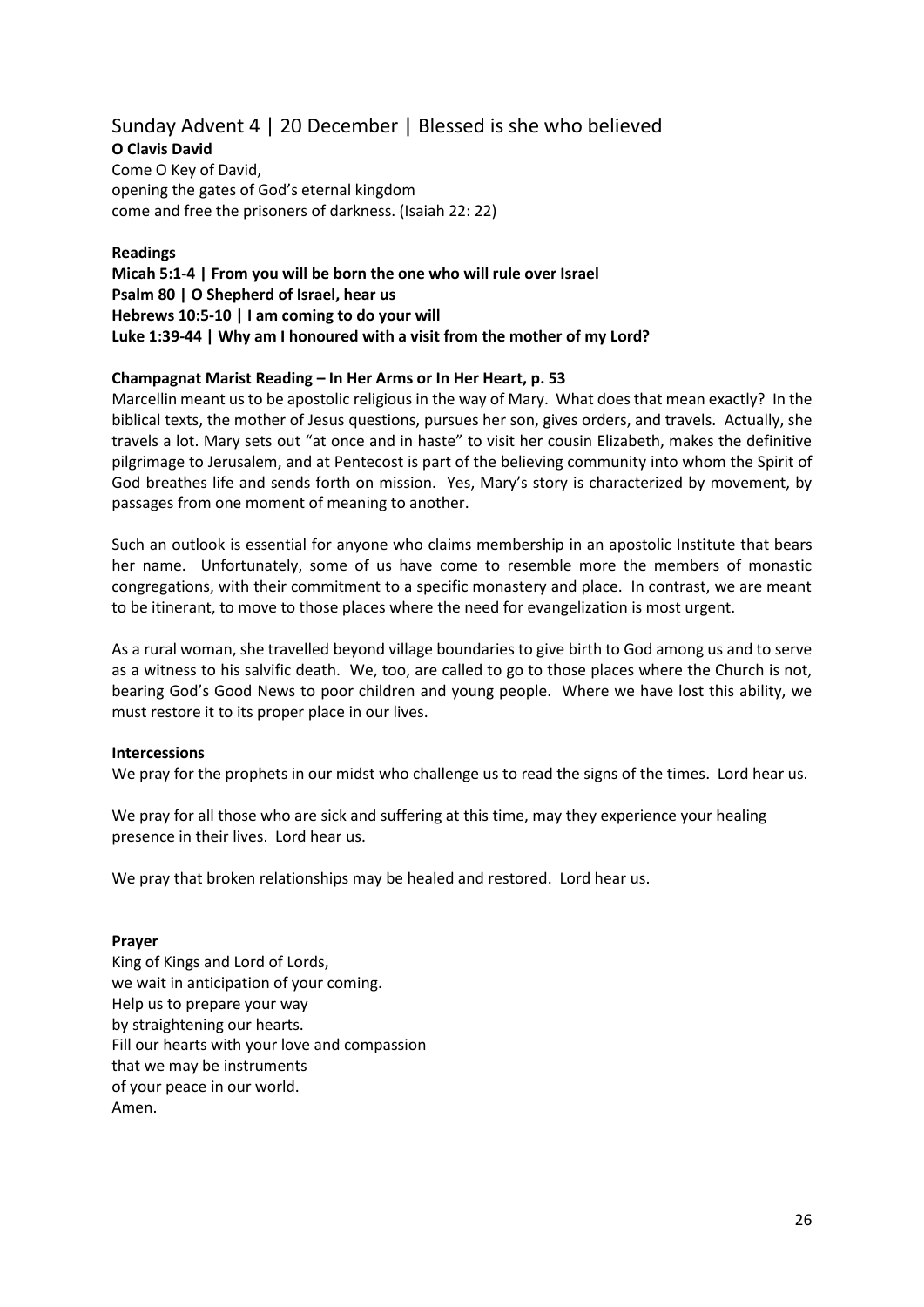### Advent 4 | Monday 21 December| God will renew you by his love St Peter Canisius

### **O Oriens**

Come O Radiant Dawn, splendor of the eternal light, sun of justice, come and shine on those who dwell in darkness and the shadow of death. (Isaiah 9: 1)

### **Prayer**

God of power and might you revealed the coming of Your Son into our world through the message of an angel. May we attune our hearts to the many ways you enter our lives, and respond as Mary did to your invitation. Through Jesus Christ, our Lord. Amen.

### **Readings**

- **Song of Songs 2:8-14 | My beloved comes**
- **Psalm 33 | Ring out your joy to the Lord, O you just**
- **Luke 1:39-44 | Why am I honoured with a visit from the mother of my Lord?**

### **Champagnat Marist Reading – Water from the Rock, par. 102**

All our relationships are enriched when they are lived by taking Mary as the inspiration for our way of being and doing with others. With Mary we learn how to express God's love in all the relationships of our personal and communal living, since from her *we learn how other people are to be loved, and we, in turn, become living signs of the Father's tenderness* (*Constitutions* 21).

### **Intercessions**

Lord, make us aware of the many ways you enter our lives. Lord hear us.

Emanuel, God-with-us, may we live in you and you in us. Lord hear us.

Lord, come and shine your light into the darkness of our lives. Lord hear us.

### **Prayer**

O God, as we await the coming of the radiant dawn, Jesus Christ, enlighten our darkness and transform our hearts. We ask this though our Lord Jesus Christ, who lives and reigns with you and the Holy Spirit, one God, for ever and ever. Amen.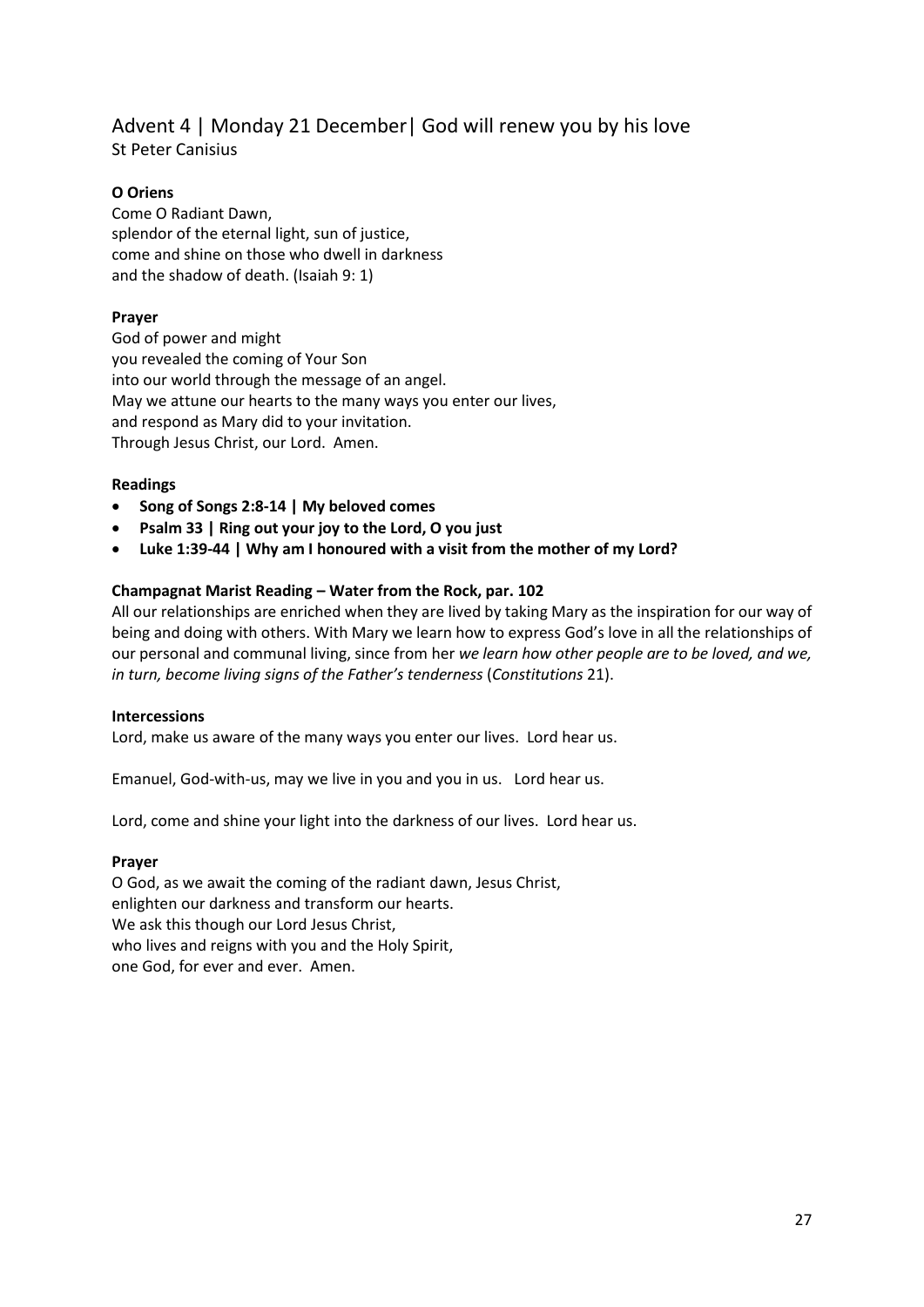# Advent 4 | Tuesday 22 December| Praise for God's actions in our world

### **O Rex Gentium**

Come O Desire of all the Nations, keystone of the Church, come and save us, whom you formed from the dust. (Isaiah 9: 5)

### **Prayer**

God, our Father, may your kingdom come, your will be done: in our choices as we struggle with the complexities of our world, and confront greed and the desire for power in ourselves, our country and our world. May your kingdom come this Advent. Amen.

**Readings**

**1 Samuel 1:24-28 | Anna gave thanks for the birth of Samuel Psalm - 1 Samuel 2:1, 4-8 | My heart exults in the Lord Luke 1:46-56 | He who has done great things for me is powerful**

### **Champagnat Marist Reading – Water from the Rock, par. 50**

In such human situations we discover God as the one for whom our hearts really yearn. We realise that this longing is not of our making but primarily the work of God's Spirit within the depths of our being. With trust, we can open ourselves and come to an experience of God.

### **Intercessions**

Creator God, open our eyes to the wonder and truth of the Word made flesh in Mary. Lord hear us.

Lord, open our minds to the beauty of the promise of new redeeming life when our Saviour is born. Lord hear us.

Loving Father, may we follow Christ as faithfully as Mary did, and keep to the path he shows us to the fullness of life. Lord hear us.

### **Prayer**

Loving Father, we thank and praise you for blessing us with the great things which Mary proclaims in her *Magnificat*. In your tender mercy you care for each one of us, and especially for those this world sees as lowly, the poor, weak, outcasts and marginalised. Help us to do all we can to bring these blessings to all whom we meet. Through Jesus Christ, our Lord. Amen.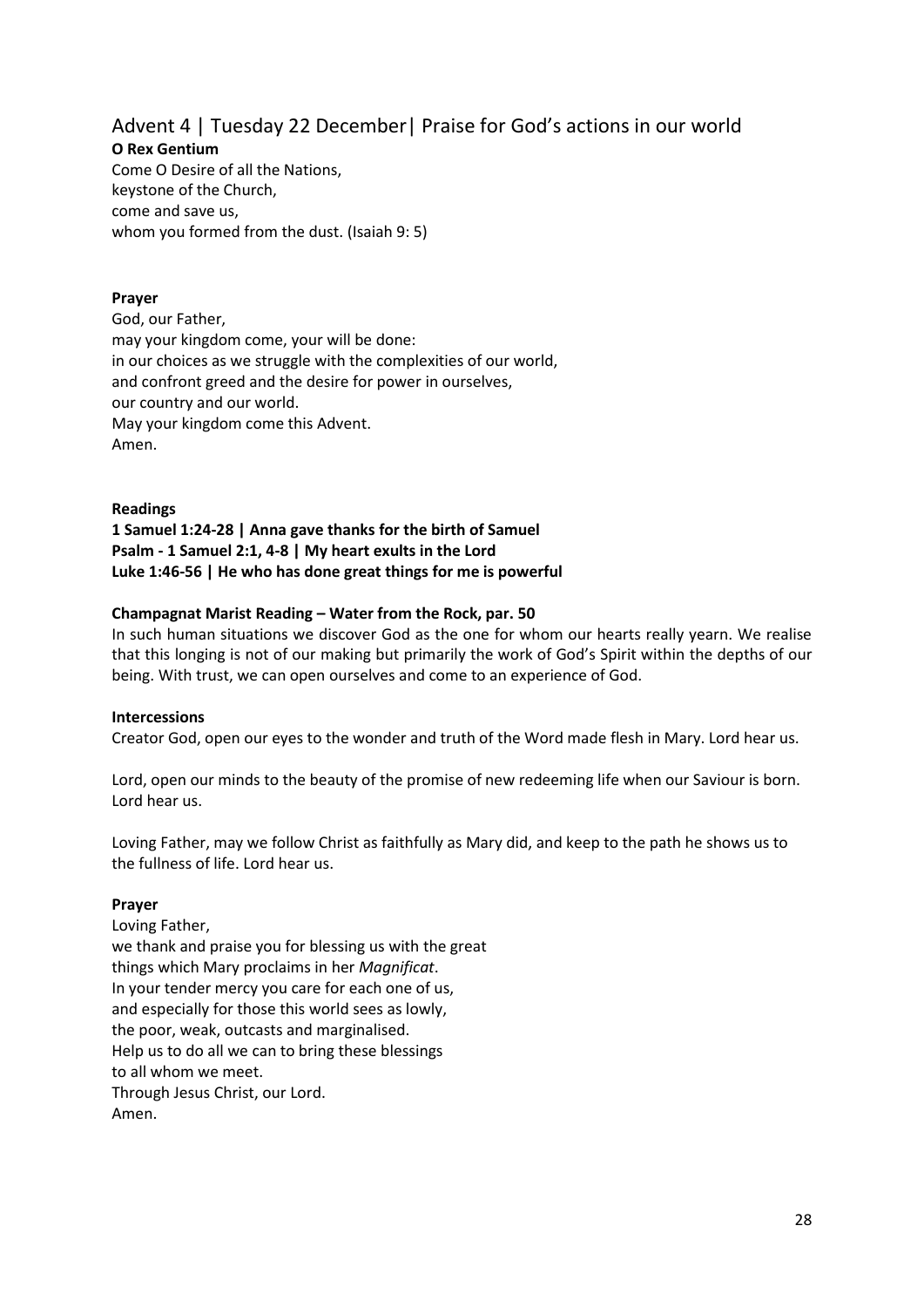### Advent 4 | Wednesday 23 December| We learn to say 'Yes' St John Kanty

### **O Emmanuel**

Come O Emmanuel, our King and Giver of the Law, come and save us, Lord our God. (Isaiah 7: 14)

### **Prayer**

Lord, as we come to celebrate the birth of your Son, Jesus, we thank you for the gifts that you have given us. We thank you for the example of Mary and Elizabeth in accepting your Word in their lives. We thank you for the gift of the charism to Marcellin. We thank you for our community and family. Through Christ, our Lord. Amen.

### **Readings**

- **Malachi 3:1-4, 23-24 | I shall send the prophet Elijah as a sign that the day of the Lord is near**
- **Psalm 25 | To you, O Lord, I lift up my soul**
- **Luke 1:57-66 | The birth of John the Baptist**

### **Champagnat Marist Reading – Evangelisers in the Midst of Youth, pars. 67-68**

Creation continues throughout revelation. God introduces His Divine Presence to human beings from the first pages of the Bible and manifests His desire to establish a covenant with them. … [God] sends the prophets to remind us of the covenant entered into with God. The creative word of God is also the liberating Word of a God who inserts Himself in human history.

In the fullness of time God sent His only Son Jesus Christ. The Word of God became flesh to live among human beings. He came to put us in touch with that very God: "He who sees me sees the Father" (JN 16:9). He proclaims the Reign of God to all who find themselves "weary and downtrodden" - the poor, the sick, those rejected by mainstream religion, sinners, women and children. By His death and resurrection He transmitted divine life to all. In fact He had already proclaimed this: "I have come so they may have life and have it in abundance" (JN 10:10).

#### **Intercessions**

Lord, may our community share in the blessings of the Holy Family of Nazareth. Lord hear us.

Lord, may the virtues and blessings of the Holy Family be seen in the actions of the Champagnat Marist Family. Lord hear us.

Lord, give us the courage to spread your Good News among all those we encounter. Lord hear us.

#### **Prayer**

God of love, we thank you for your servants, Mary and Elizabeth. Their unconditional acceptance of your Word gave birth your kingdom of love, justice and peace. We thank you for the blessings we have received through their actions. Give us the grace to work for justice, that we may bring your love to those in need of healing. Through Jesus Christ, our Saviour. Amen.